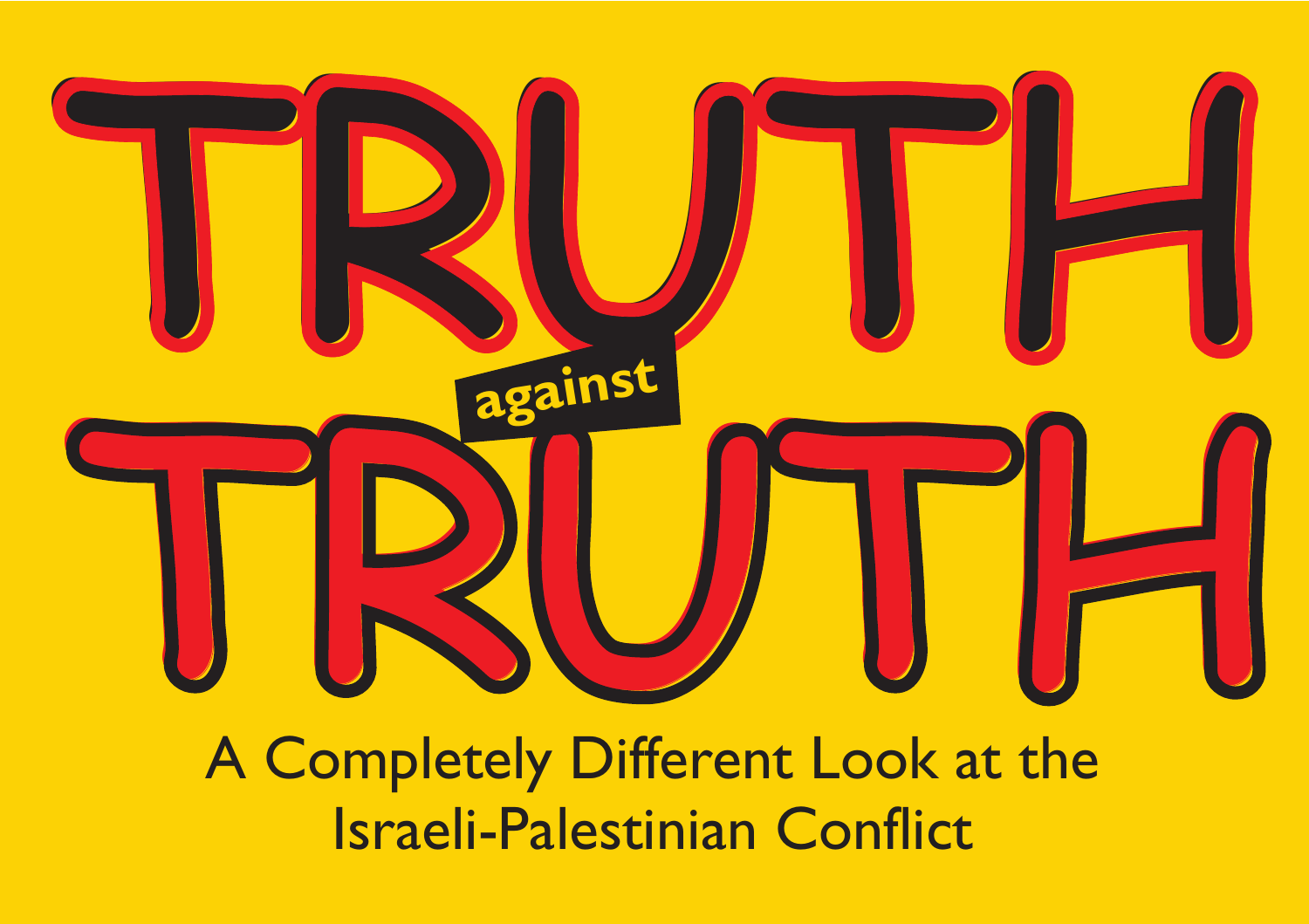- **The Arabs believed that the Jews had been implanted in** Palestine by Western Imperialism, in order to subjugate the Arab world.
	- The Zionists, on the other hand, were convinced that the Arab resistance to the Zionist enterprise was simply the consequence of the murderous nature of the Arabs and of Islam.
- **X** The Israeli public must recognize that besides all the positive aspects of the Zionist enterprise, a terrible injustice has been inflicted on the Palestinian people.
- $\blacktriangle$  **This requires a readiness to hear and understand the other** side's position in this historical conflict, in order to bridge the two national experiences and unify them in a joint narrative.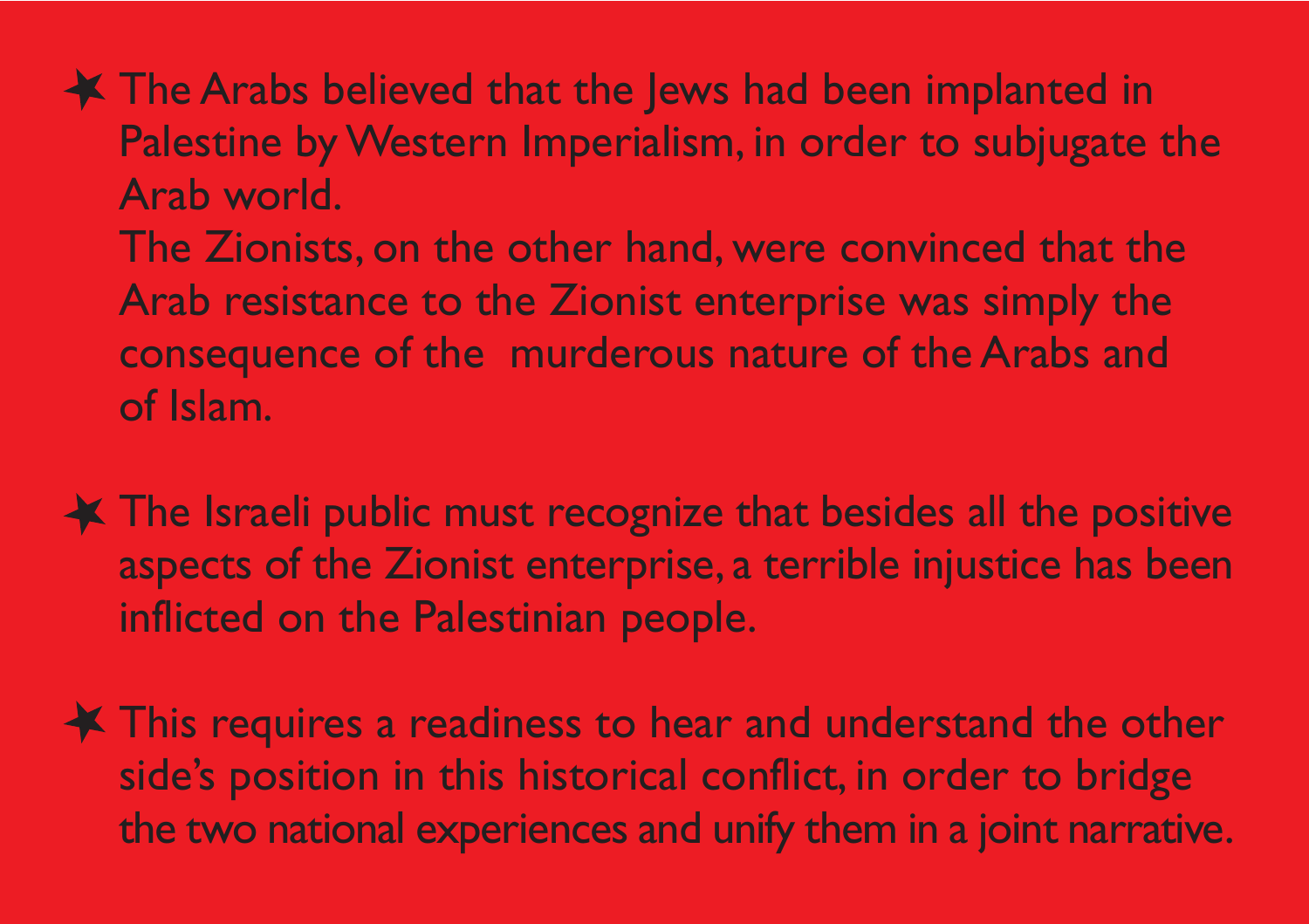### **The Tyranny of Myths**

- The violent confrontation that broke out in October, 2000 and was called the "al-Aqsa Intifada", is but another stage of the historical conflict that began with the creation of the Zionist movement at the end of the 19th century. 1
- $2$  A fifth generation of Israelis and Palestinians has already been born into this conflict. The entire mental and material world of this generation has been shaped by this confrontation, which dominates all spheres of their lives.
- $3$  In the course of this long conflict, as in every war, an enormous mass of myths, historical falsifications, propaganda slogans and prejudices has accumulated on both sides.

The behavior of each of the two sides to the conflict is shaped by their historical narrative, the way they view the history of the conflict over the last 120 years. The Zionist historical version and the Palestinian historical version contradict each other entirely, both in the general picture and almost every detail. 4

- $5$  From the beginning of the conflict up to the present day, the Zionist/Israeli leadership has acted in total disregard of the Palestinian narrative. Even when it wished to reach a solution, such efforts were doomed to failure because of ignorance of the national aspirations, traumas, fears and hopes of the Palestinian people. Something similar happened on the other side, even if there is no symmetry between the two sides.
- $6$  The settlement of such a prolonged historical conflict is possible only when each side is able to understand the mental-political world of the other and is ready to speak as equal to equal, "eye to eye". Contemptuous, power-oriented, overbearing, insensitive and ignorant attitudes prevent an agreed solution.

"Leftist" Israeli governments that, at times, aroused much hope were afflicted with such attitudes as much as "rightist" ones, causing a wide gap between their initial promise and their disastrous performance. (For example, Ehud Barak's term in office.) 7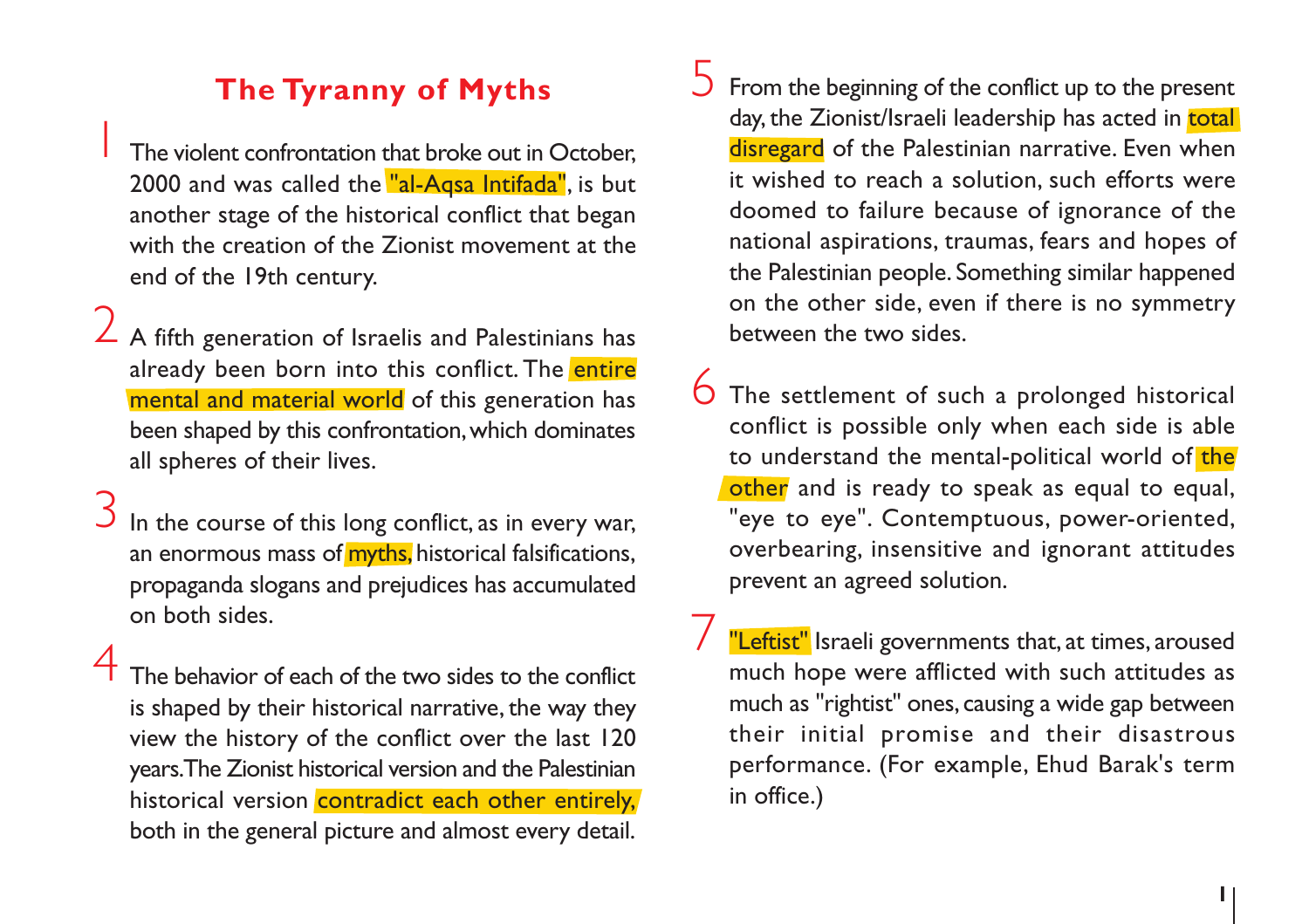- 8 A large part of the old peace movement (also known as "the Zionist left" or "the sane camp"), such as Peace Now, is also beset by some of these attitudes, and so collapses in times of crisis.
- 9 Therefore, the first task of a new Israeli peace camp is to free itself from false and from **one-sided views.**

10 This does not mean that the Israeli narrative should automatically be rejected and the Palestinian narrative unquestioningly accepted, or the other way round. But it does require a readiness to hear and understand the other side's position in this historical conflict, in order to bridge the two national experiences and unify them in a joint narrative.

> Any other way will lead to a perpetuation of the conflict, with periods of **ostensible tranquility** and conciliation frequently interrupted by violent hostilities between the two nations and between Israel and the Arab world. Given the pace of development of weapons of mass destruction, further rounds of hostility could lead to the annihilation of both sides to the conflict.

## **The Root of the Conflict**

- The core of the conflict is the confrontation between the Israeli-Jewish nation and the Palestinian-Arab nation. It is essentially a national conflict, even if it has religious, social and other aspects. 12
- The Zionist Movement was, essentially, a Jewish reaction to the emergence of the national movements in Europe, all of which were more or less anti-Semitic. Having been rejected by the European nations, some of the Jews decided to establish themselves as a separate nation and, following the new European model, to set up a national State of their own, where they could be masters of their own fate. 13
- Traditional and religious motives drew the Zionist Movement to Palestine (Eretz Israel in Hebrew) and the decision was made to establish the Jewish State in this land. The maxim was: "A land without a people for a people without a land". This maxim was not only conceived in ignorance, but also reflected the general arrogance towards non-European peoples that prevailed in Europe at that time. 14

11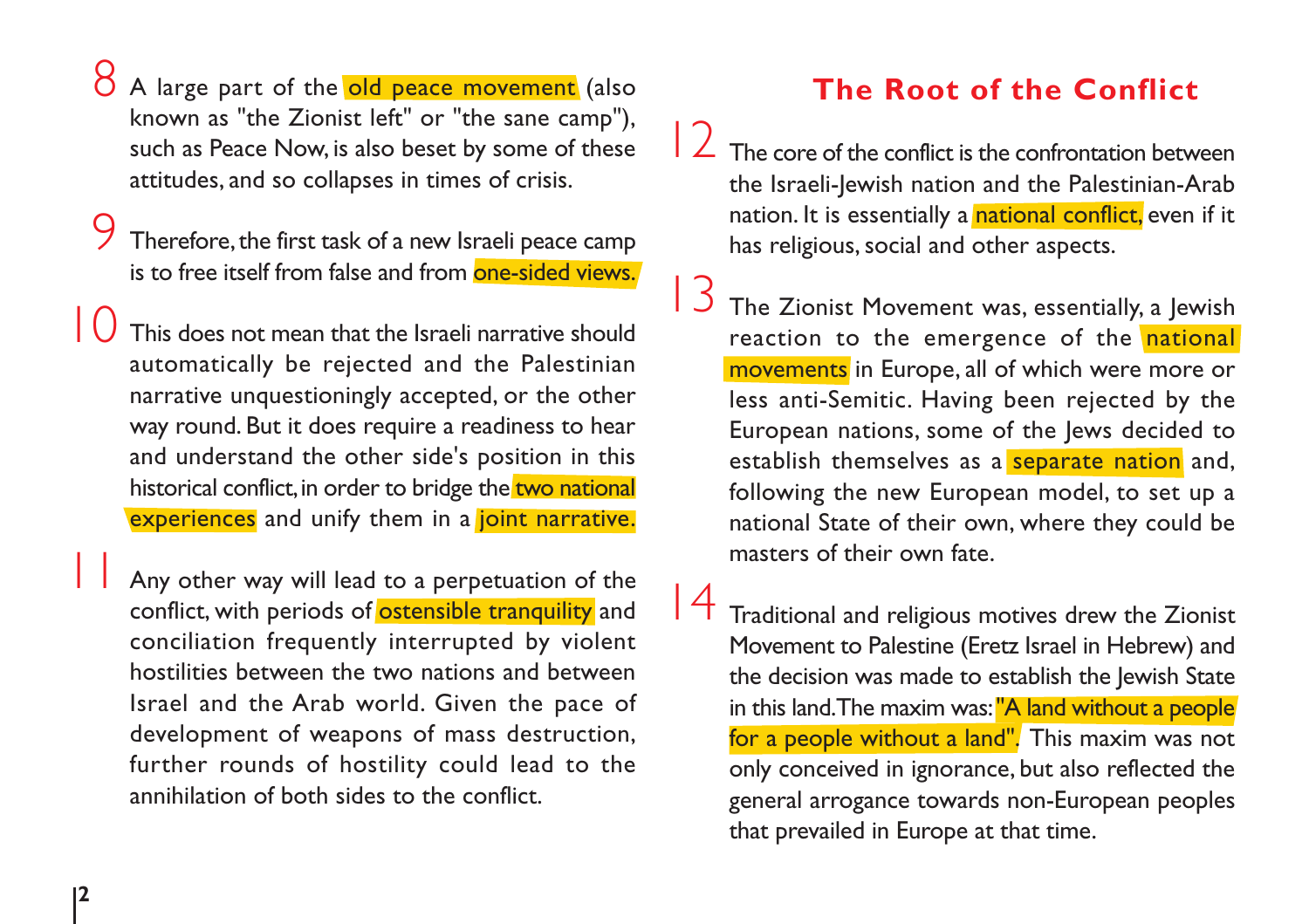$\frac{1}{2}$  Palestine was not an empty land - not at the end of the 19th century nor at any other period. At that time, there were half a million people living in Palestine, 90% of them Arabs. This population objected, of course, to the incursion of foreign settlers into their land.

6 The Arab National Movement emerged almost simultaneously with the Zionist Movement, initially to fight the Ottoman Empire and later the colonial regimes built on its ruins at the end of World War I. A separate Arab-Palestinian national movement developed in the country after the British created a separate State called "Palestine", and in the course of the struggle against Zionist infiltration.

Since the end of World War I, there has been an ongoing struggle between two national movements, the Jewish-Zionist and the Palestinian-Arab, both of which aspire to accomplish their goals - which are entirely incompatible - within the same territory. This situation remains unchanged to this day. 17

8 As persecution of the Jews in Europe intensified, and as the countries of the world closed their gates to the Jews attempting to flee the inferno, so the Zionist Movement gained strength. Nazi anti-Semitism turned the Zionist utopia into a realizable modern enterprise by causing a mass-immigration of trained manpower, intellectuals, technology and capital to Palestine. The Holocaust, which took the lives of about six million Jews, gave tremendous



**"The War of the Traumas": the Holocaust**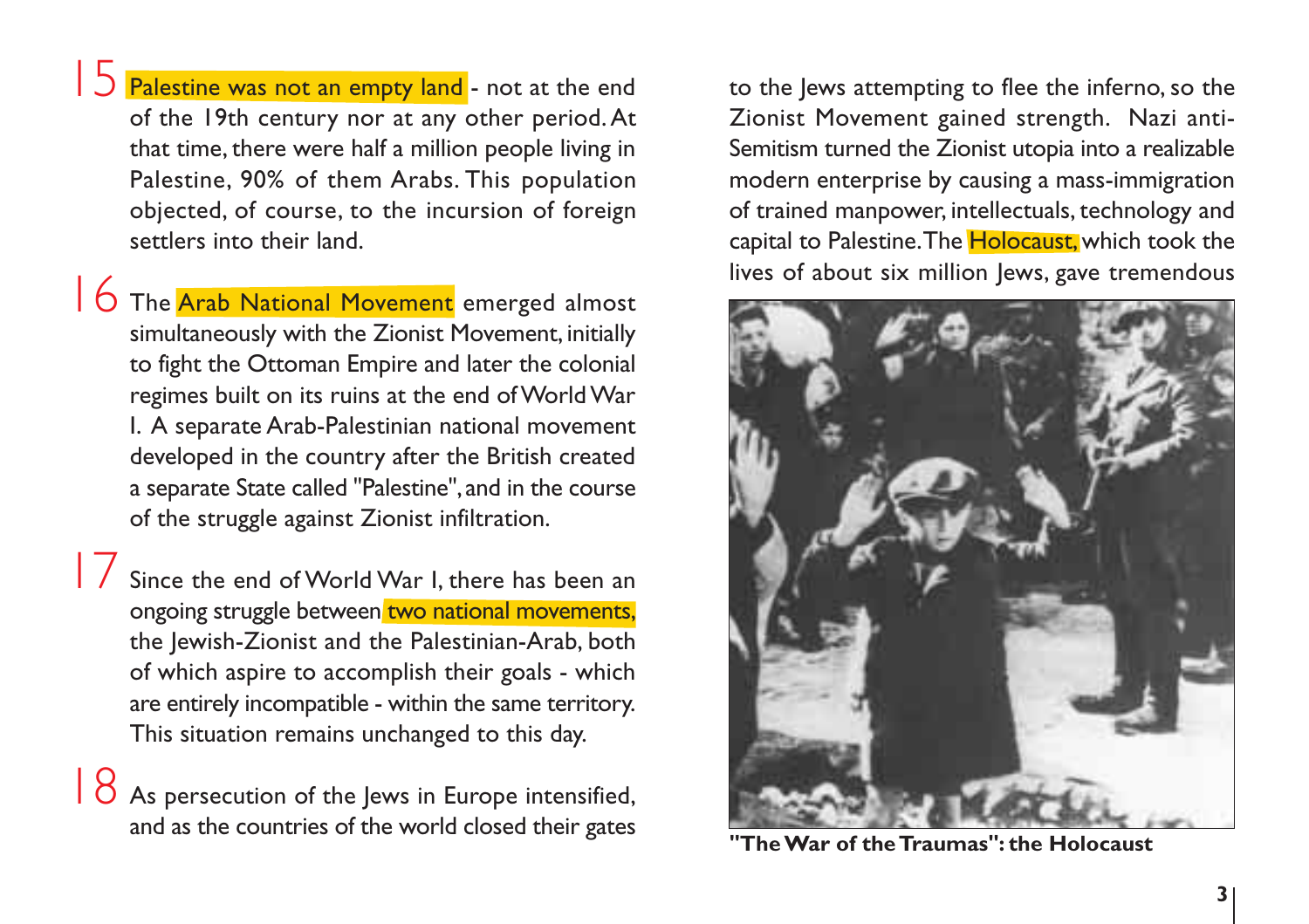moral and political force to the Zionist claim, leading to the establishment of the State of Israel.

19 The **Palestinian nation**, witnessing the growth of the Jewish population in their land, could not comprehend why they should be expected to pay the price for crimes committed against the Jews by Europeans. They violently objected to further Jewish immigration and to the acquisition of land by the Jews.

20 The struggle between the two nations in the country appeared in the emotional sphere as the "war of the traumas". The Israeli-Hebrew nation carried with them the old trauma of the persecution of the Jews in Europe - massacres, mass expulsions, the Inquisition, pogroms and the Holocaust. They lived with the consciousness of being an eternal victim. The clash with the Arab-Palestinian nation appeared to them as just a continuation of anti-Semitic persecution.

21 The Arab-Palestinian nation carried with them the memories of the long-lasting colonial oppression, with its insults and humiliations, especially on the background of the historical memories from the glorious days of the Caliphs. They, too, lived with the consciousness of being victims, and the Naqba (catastrophe) of 1948 appeared to them as the continuation of the oppression and humiliation by Western colonialists.

- The complete blindness of each of the two nations to the national existence of the other inevitably led to false and distorted perceptions, that took root deep in their collective consciousness. These perceptions continue to affect their attitudes towards each other to the present day. 22
- The Arabs believed that the Jews had been implanted in Palestine by Western Imperialism, in order to subjugate the Arab world and control its natural resources. This conviction was supported by the fact that the Zionist movement, from the outset, strove for an alliance with at least one Western power, in order to overcome Arab resistance (Germany in the days of Herzl, Britain from the Uganda plan and the Balfour Declaration until the end of the Mandate, the Soviet Union in 1948, France from the 1950s until the 1967 war, the 23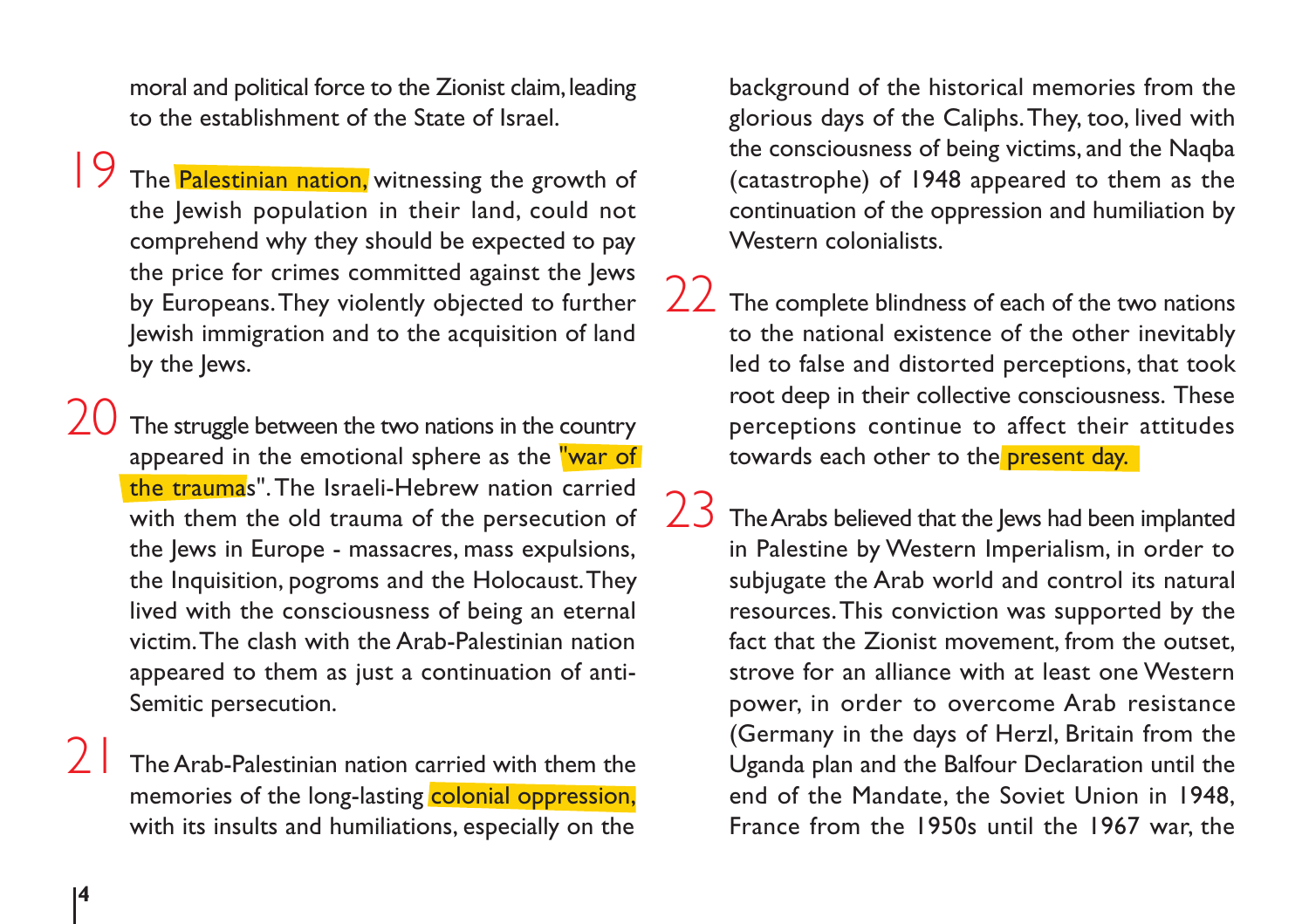United States from then on.) This resulted in practical cooperation and a community of interests between the Zionist enterprise and *imperialist* and colonialist powers, directed against the Arab national movement.

 $24\,$  The Zionists, on the other hand, were convinced that the Arab resistance to the Zionist enterprise - which was intended to save the Jews from the flames of Europe - was simply the consequence of the **murderous nature** of the Arabs and of Islam. In their eyes, Arab fighters were "gangs", and the uprisings of the time were "riots".

25 Actually, the most extreme Zionist leader, <mark>Vladimir</mark> (Ze'ev) Jabotinsky, was almost alone in having recognized by the 1920s that the Arab resistance to the Zionist settlement was an inevitable, natural, and, from its own point of view, just reaction of a "native" people defending their country against foreign invaders. Jabotinsky also recognized that the Arabs in the country were a distinct national entity and derided the attempts to bribe the leaders of other Arab countries in order to put an end to the Palestinian Arab resistance. However, Jabotinsky's solution was to erect an "iron wall" against the

Arabs and to crush their resistance by force.

- $26\,$  These completely contradictory perceptions of the facts permeate every single aspect of the conflict. For example, the Jews interpreted their struggle for "Jewish Labor" as a progressive social effort to transform a people of intellectuals, merchants, middlemen and speculators into one of workers and farmers. The Arabs, on the other hand, saw it as a racist effort by the Zionists to dispossess them, to exclude them from the labor market and to create, on their land, an Arab-free, separatist Jewish economy.
- The Zionists were proud of their **"Redemption of** the Land". They had purchased it at full price with money collected from Jews around the world. "Olim" (new immigrants, literally pilgrims) many of whom had been intellectuals and merchants in their former lives now earned their living by hard manual labor. They believed that they had achieved all this by peaceful means and without dispossessing a single Arab. For the Arabs this was a cruel narrative of dispossession and expulsion: The Jews acquired lands from Arab absentee landowners living in the 27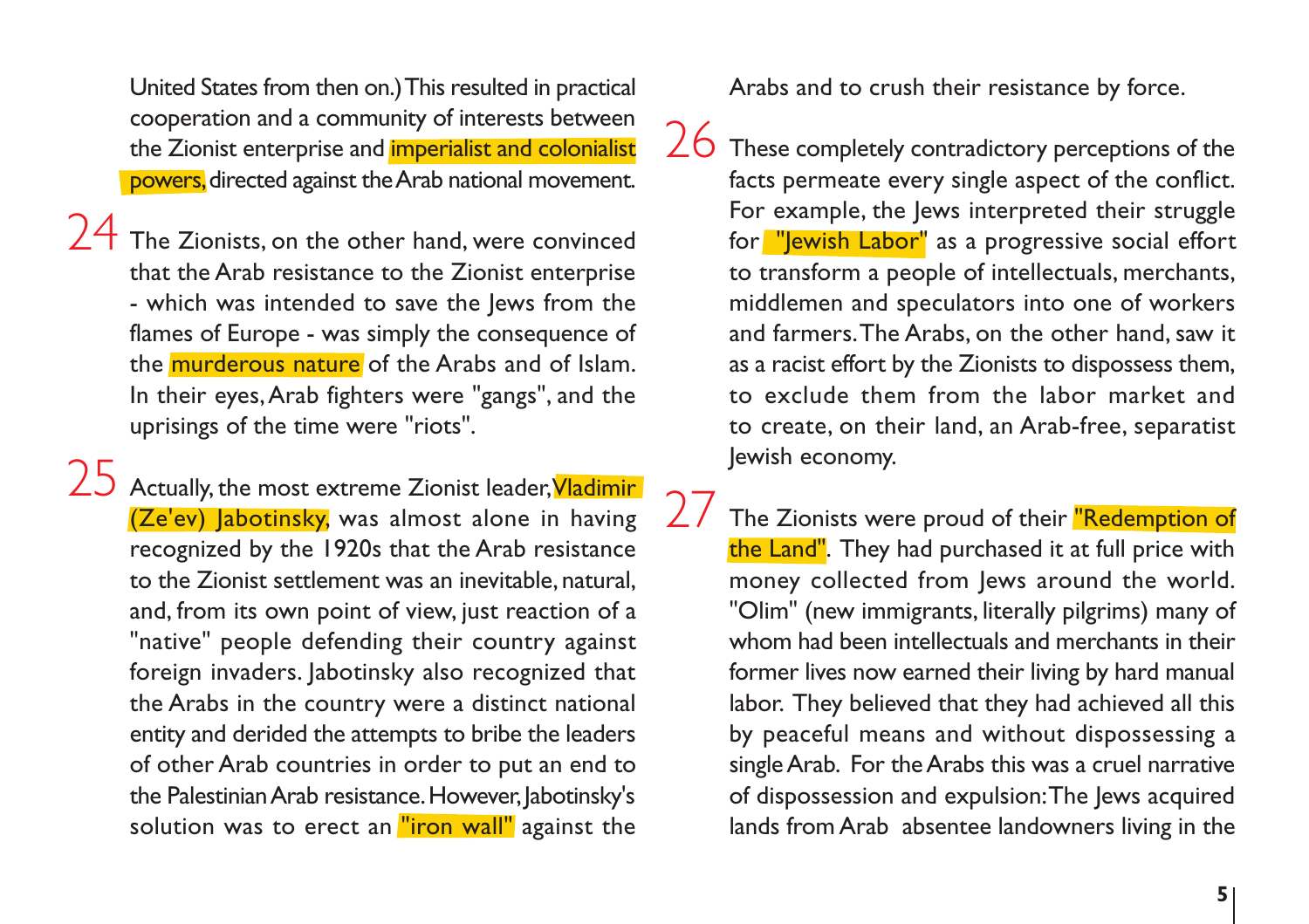cities of Palestine and abroad, and then forcibly evicted the peasants who had been farming this land for generations. To help them in this effort, the Zionists engaged the Turkish and, later, the British police. The Arab masses looked on in despair as their land was taken from them.

28 Against the Zionist claim of having successfully "Made the Desert Bloom", the Arabs cited the testimonies of European travelers who had, for several centuries, described Palestine as a comparatively populous and flourishing land, the equal of any of its regional neighbors.



**The Catastrophe: Palestinian refugees, 1948**

### **Independence and Disaster**

- The contrast between the two national versions reached a peak in the war of 1948, which was called "the War of Independence" or even "the War of Liberation" by the Jews, and "El Naqba", the catastrophe, by the Arabs. 29
- As the conflict intensified in the region, and with the resounding impact of the Holocaust, the United Nations decided to divide the country into two States, Jewish and Arab. Jerusalem and its environs were to remain a separate entity, under international jurisdiction. The Jews were allotted 55% of the land, including the unpopulated Negev desert. 30
- Most of the Zionist Movement accepted the partition resolution, convinced that the crucial issue was to establish a firm foundation for Jewish sovereignty. In closed meetings, David Ben-Gurion never concealed his intention to expand, at the first opportunity, the territory given to the Jews. That is why Israel's Declaration of Independence did not define the state's borders and Israel has not defined its borders to this day. 31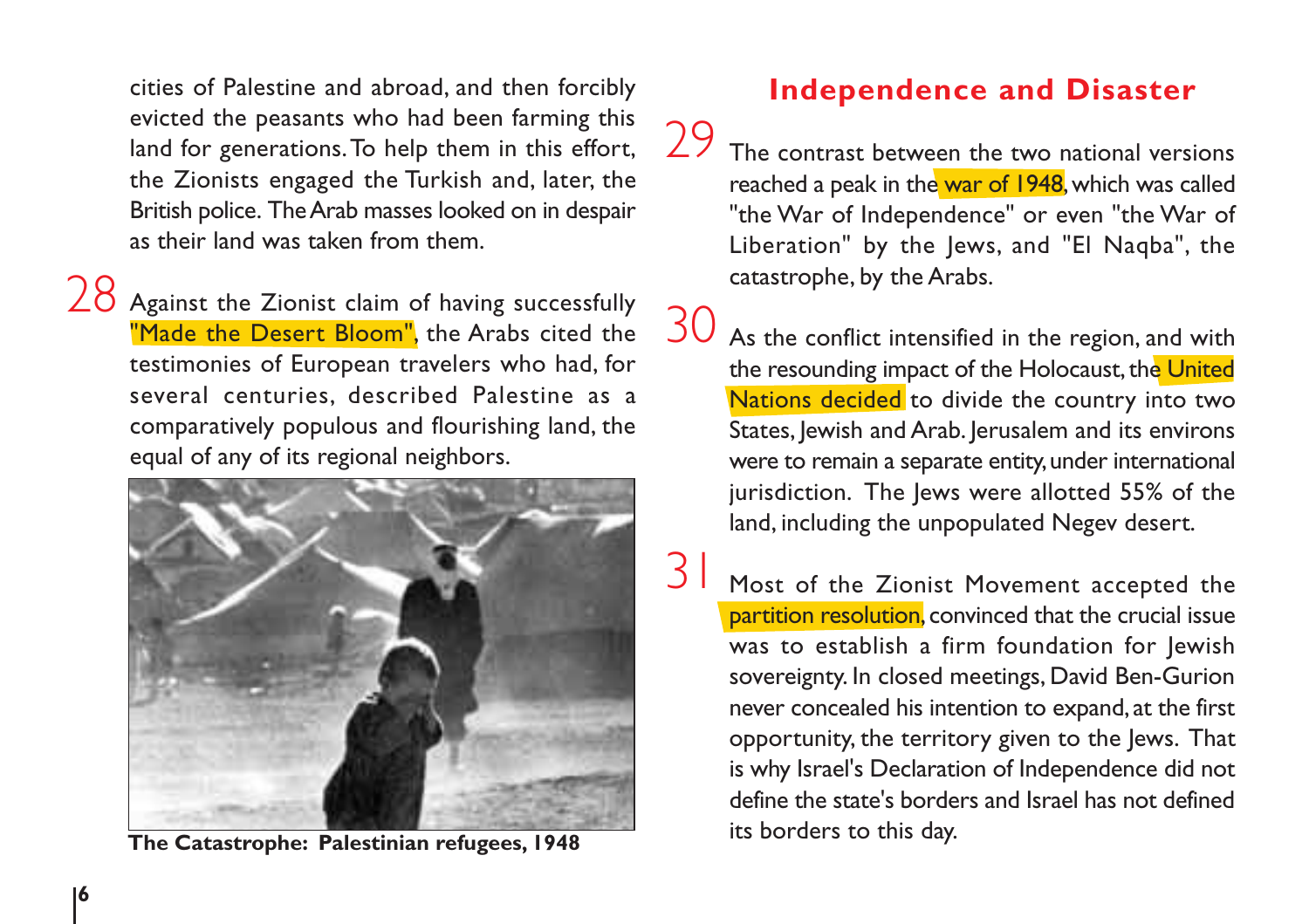$32$  The  $\stackrel{\text{Arab}}{\text{or}}$  world did not accept the partition plan and regarded it as a vile attempt by the United Nations, which at the time was essentially a club of Western and Communist nations, to divide a country that did not belong to it. Handing over more than half of the country to the Jewish minority, which comprised a mere third of the population, made it all the more unforgivable in their eyes.

 $33$  The war initiated by the Arabs after the partition plan was, inevitably, an "ethnic" war; a war in which each side seeks to conquer as much land as possible and evict the population of the other side. Such a campaign (which later came to be known as "ethnic cleansing") always involves expulsions and atrocities.

 $34$  The war of 1948 was a direct continuation of the Zionist-Arab conflict, and each side sought to fulfill its historical aims. The Jews wanted to establish a homogenous national State that would be as large as possible. The Arabs wanted to eradicate the Zionist Jewish entity that had been established in Palestine.

35 Both sides practiced ethnic What cleansing as an integral part of the fighting. Almost no Arabs remained in the territories captured by the Jews and no Jews at all remained in territories captured by the Arabs. However, as the territories captured by the Jews were very large while the Arabs managed to conquer only small areas (such as the Etzion Bloc, the Jewish Quarter in the Old City of Jerusalem), the result was one-sided. (The ideas of "population exchange" and "transfer" were raised in Zionist organizations as early as the 1930's. Effectively this meant the expulsion of the Arab population from the country. On the other side, many among the Arabs

happened in 1948 was an "ethnic" war, a war in which each side seeks to conquer as much land as possible and evict the population of the other side.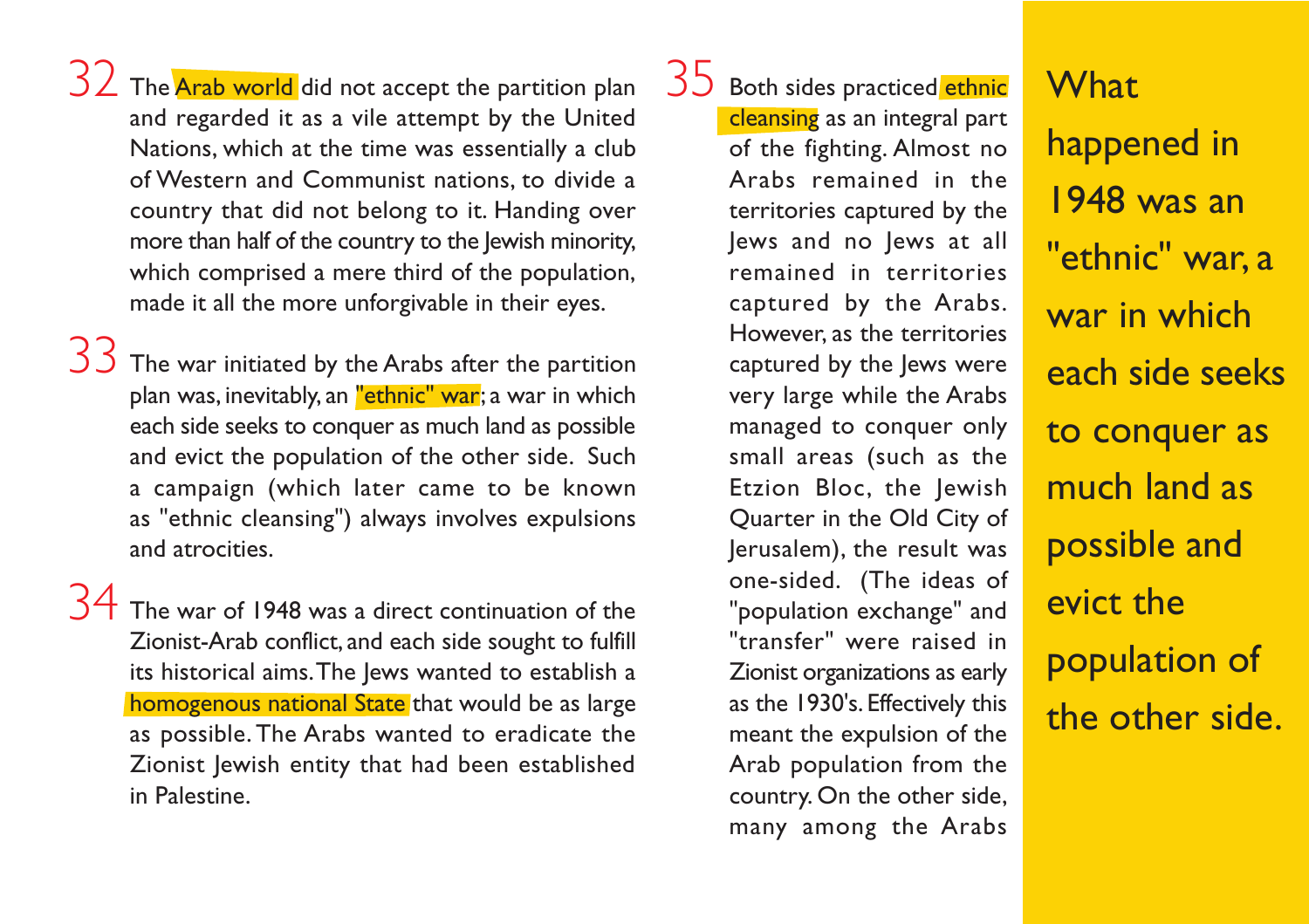believed that the Zionists should go back to wherever they came from.)

 $36$  The myth of "the few against the many" was created on the Jewish side to describe the stand of the Jewish community of 650,000 against the entire Arab world of over a hundred million. The Jewish community lost 1% of its people in the war. The Arab side saw an entirely different picture: A fragmented Arab population with no national leadership to speak of, with no unified command over its meager forces, poorly equipped with mostly obsolete weapons, facing an extremely well organized Jewish community that was highly trained in the use of the weapons that were flowing to it (especially from the Soviet bloc.) The neighboring Arab countries betrayed the Palestinians and, when they finally did send their armies into Palestine, they mainly operated in competition with each other, with no coordination and no common plan. From the social and military points of view, the fighting capabilities of the Israeli side were far superior to those of the Arab states, which had hardly emerged from the colonial era.

- $37$  According to the United Nations plan, the Jewish State was supposed to receive 55% of Palestine, in which the Arabs would constitute almost half of the population. During the war, the Jewish State expanded its territory and ended up with 78% of the area of Palestine, which was left almost empty of Arabs. The Arab populations of Nazareth and some villages in the Galilee remained almost by chance; the villages in the Triangle were given to Israel as part of a deal by King Abdullah and their Arab inhabitants could not, therefore, be driven out.
- 38 In the war, some <mark>750,000 Palestinians</mark> were uprooted. Some of them found themselves in the battle zone and fled, as civilians do in every war. Some were driven away by acts of terror, such as the Deir-Yassin massacre. Others were systematically expelled in the course of the ethnic cleansing.
- No less important than the expulsion itself is the fact that the refugees were not allowed to return to their homes when the fighting was over, as is usual after a conventional war. Quite the contrary, the new State of Israel saw the removal of the Arabs very much as a blessing and proceeded to 39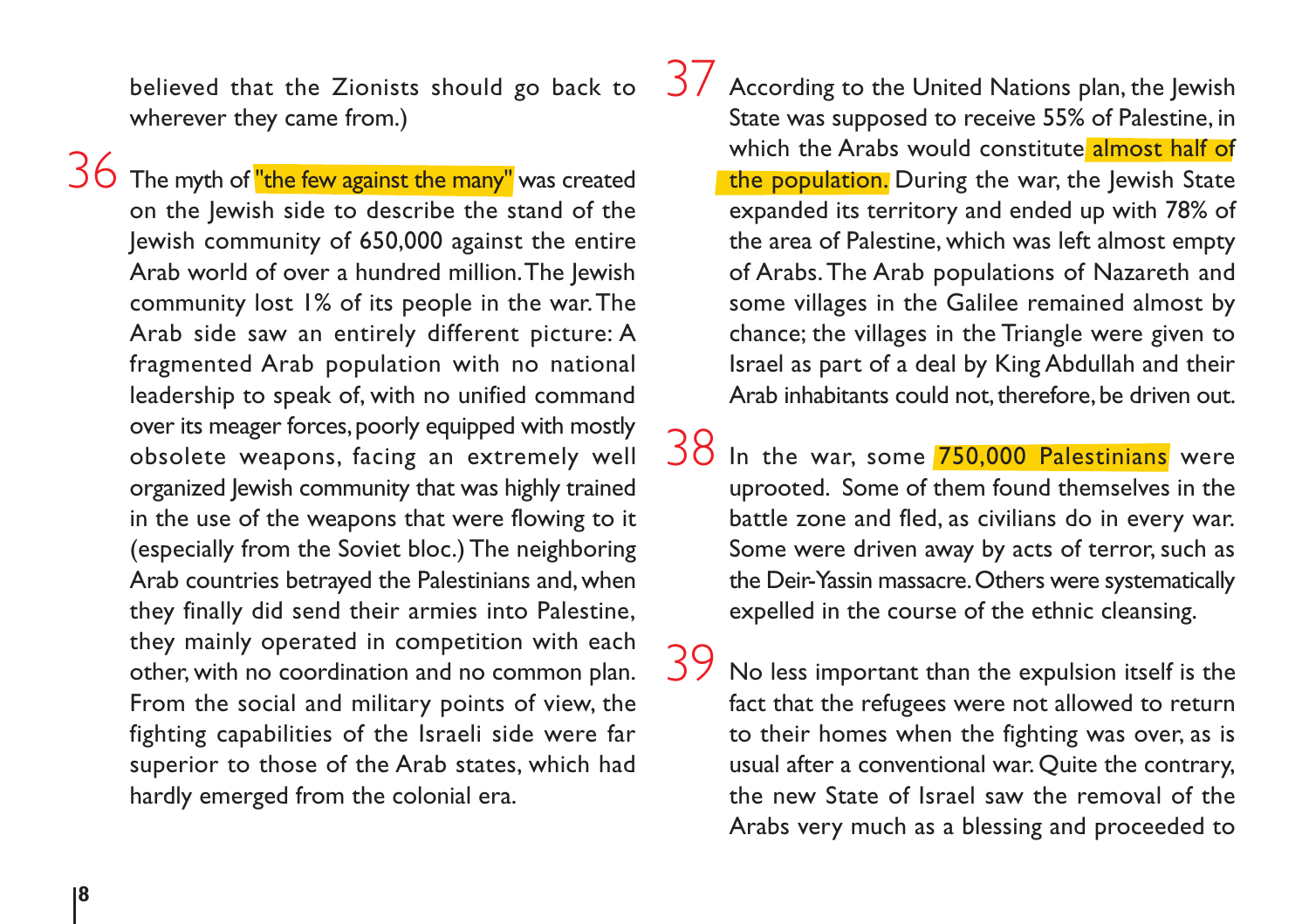completely erase some **450 Arab villages.** New Jewish villages were built on the ruins, often adopting a Hebrew version of the former name. The abandoned neighborhoods in the towns were filled with masses of new immigrants. In Israeli textbooks, all mention of the former inhabitants was eliminated.

#### **"A Jewish State"**

The signing of the **armistice agreements** at the beginning of 1949 did not put an end to the historical conflict. On the contrary, it raised it to a new and more intense level. 40

41

The new State of Israel dedicated its early years to the consolidation of its character as a homogenous "Jewish State". Huge areas of land were expropriated from the "absentees" (the refugees who were not allowed back), from those officially designated as "present absentees" (Arabs who had stayed in Israel but were not accorded Israeli citizenship) and even from the Arab citizens of Israel, most of whose lands were taken over. On these lands, a dense network of Jewish communities was created. Jewish immigrants were invited and

even induced to come en masse. This great effort increased the State's population several times over in just a few years.

- $42$  At the same time, the State pursued a vigorous policy of obliterating the Palestinian national entity. With Israeli assistance, the monarch of Trans-Jordan, Abdullah, assumed control over the West Bank and since then there has been, in effect, an Israeli military guarantee for the existence of what became the Hashemite Kingdom of Jordan.
- The main rationale for the alliance between Israel and the Hashemite Kingdom, which has already existed for three generations, is to prevent the establishment of an independent and viable Palestinian State, which was - and still is - considered by the Israeli leadership a potential obstacle to the realization of the Zionist objective. 43
- A historic change occurred at the end of the 1950's on the Palestinian side when Yasser Arafat and his associates founded the Palestinian Liberation Movement (Fatah), not only for conducting the fight against Israel but also for freeing the Palestinian 44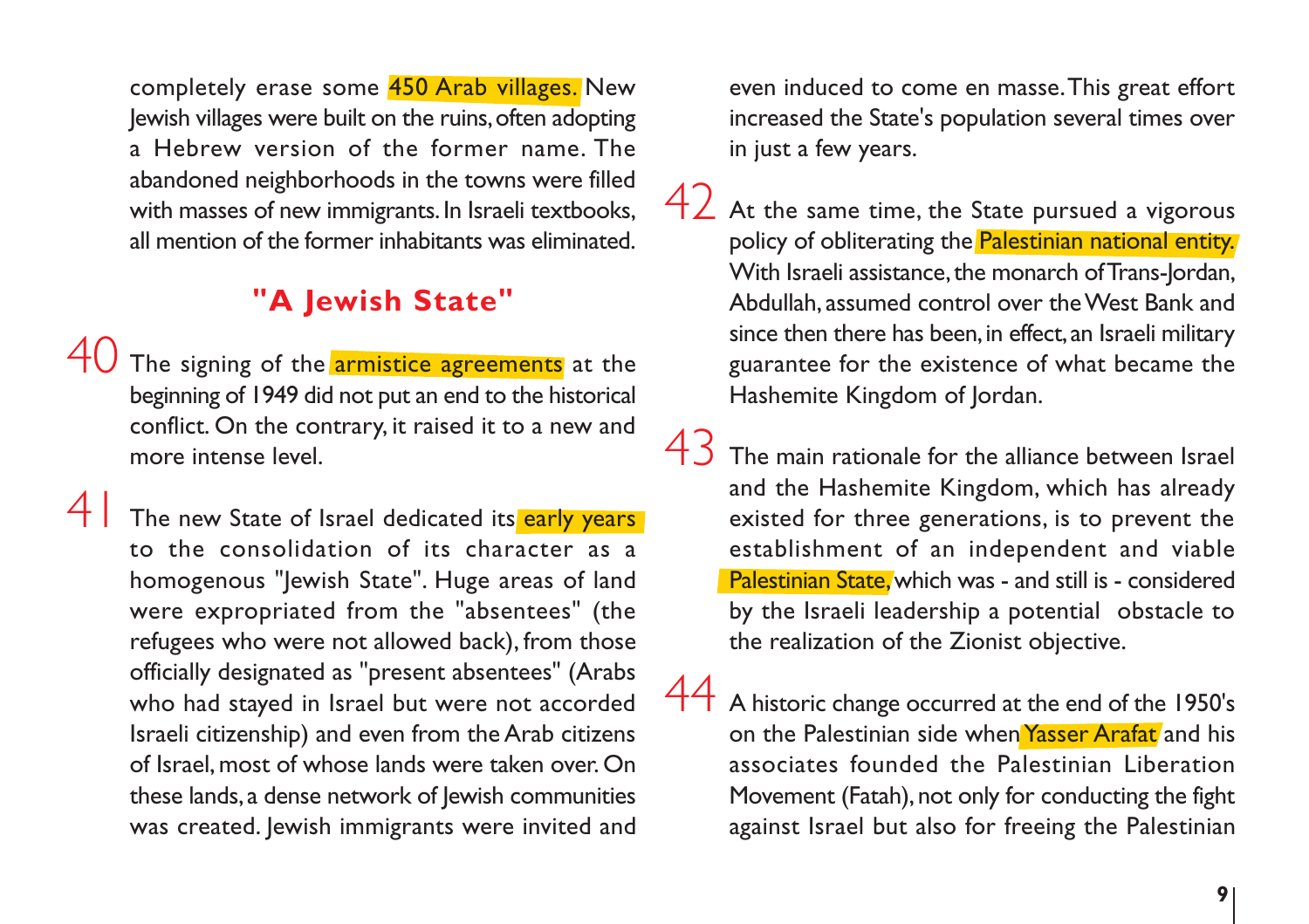cause from the hegemony of the Arab governments. It was no accident that this movement emerged after the failure of the great Pan-Arab wave, whose most renowned representative was Gamal Abd-el-Nasser. Up to this point many Palestinians had hoped to be absorbed into a united pan-Arab nation. When this hope faded away, the separate national Palestinian identity reasserted itself.

 $45\,$  In the early 1960s, Gamal Abd-el-Nasser set up the Palestinian Liberation Organization (PLO), mainly in order to forestall independent Palestinian actions that might involve him in an undesired war with Israel. The organization was intended to impose Egyptian control on the Palestinians. However, after the Arab debacle in the June 1967 war, Fatah under Yasser Arafat took control over the PLO, which has been the sole representative of the Palestinian people ever since.

### **"The Six Day War"**

 $46\,$  Like everything else that happened in the last 120  $\,$ years, the June 1967 war is seen in a very different light by the two sides. According to the Israeli myth, it was a desperate war of defense, which miraculously left a lot of land in Israel's hands. According to the Palestinian myth, Israel drew the leaders of Egypt, Syria and Jordan into a war Israel was interested in, which was aimed right from the beginning at capturing what was left of Palestine.

- Many Israelis believe that the "Six Day War" is the root of all evil and it was only then that the peaceloving and progressive Israel turned into a conqueror and an occupier. This conviction allows them to maintain the absolute purity of Zionism and the State of Israel up to that point in history, and preserve their old myths. There is no truth to this legend. 47
- The war of 1967 was yet another phase of the old struggle between the two national movements. It did not change the essence; it only changed the circumstances. The essential objectives of the Zionist Movement - a lewish State, expansion, and settlement - were furthered by the addition of yet more territory. The particular circumstances of this war made complete ethnic cleansing impossible, but several hundred thousand Palestinians were expelled, nevertheless. 48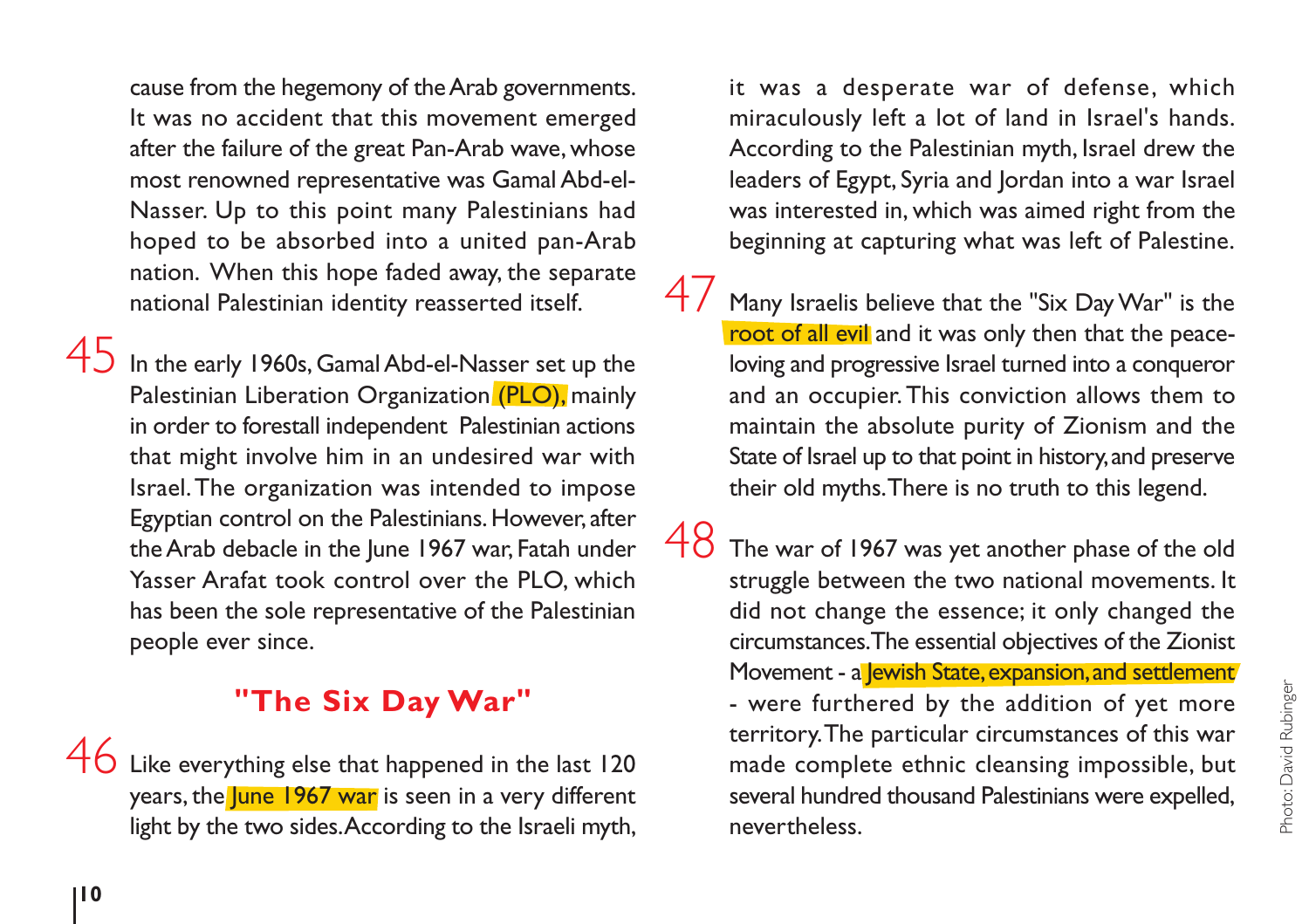**Israeli soldiers at the Western Wall, June 1967: War of defense or an Israeli trap?**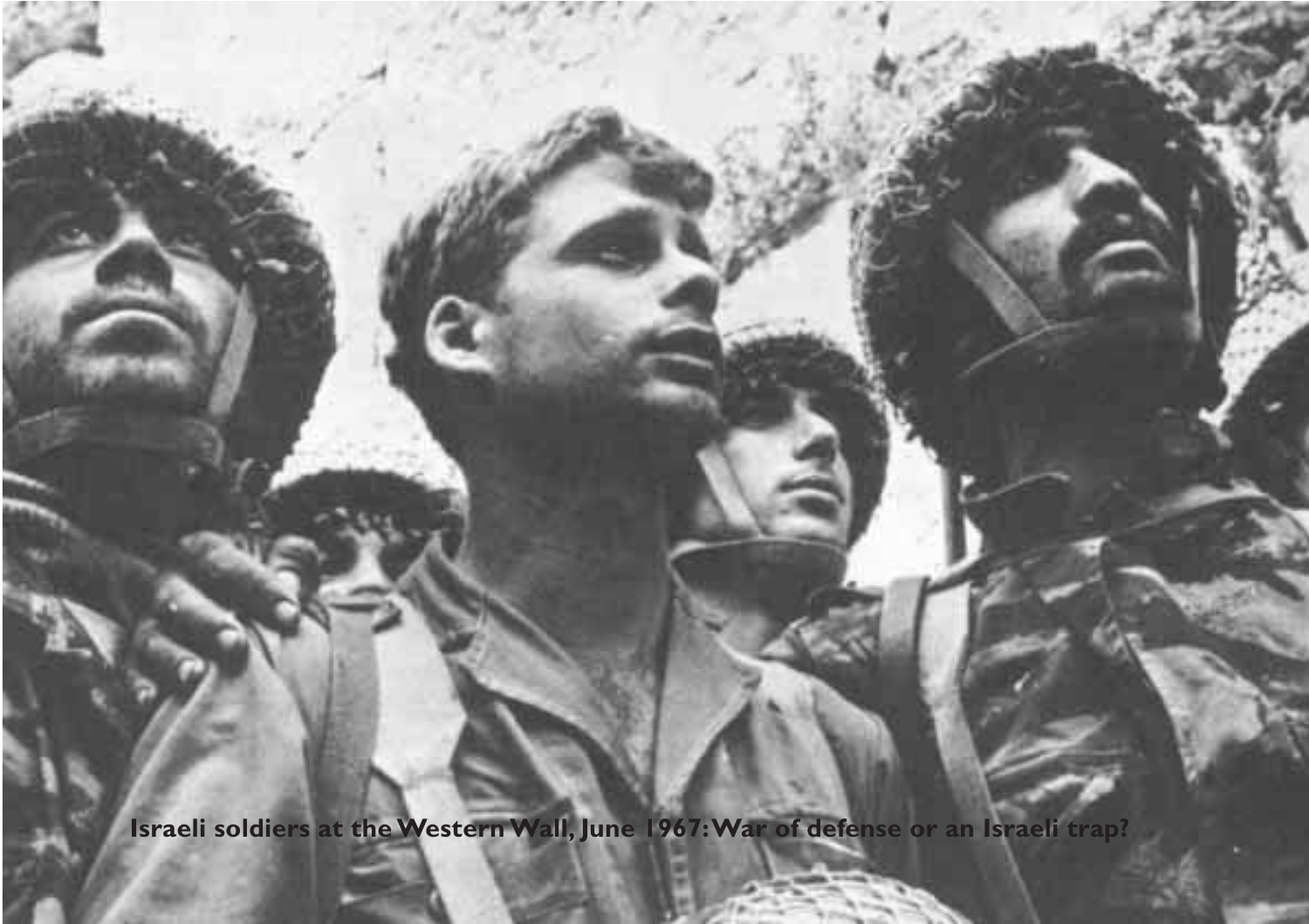49

The 1947 partition plan allotted to Israel 55% of Palestine, then an additional 23% was captured in the 1948 war and now the remaining 22%, across the "Green Line" (the pre-1967 armistice line) was also captured. In 1967 Israel inadvertently united under its rule all the parts of the Palestinian people that remained in the country (including some of the refugees).

50 As soon as the war ended, the movement to **settle** the occupied territories began. Almost all the Israeli political factions participated in this movement from the messianic-nationalistic "Gush Emunim" to the "leftist" United Kibbutz Movement. The first settlers were supported by most politicians, left and right, from Yigal Alon (the Jewish settlement in Hebron) to Shimon Peres (the Kedumim settlement).

The fact that all governments of Israel cultivated and advanced the settlements, albeit to different extents, proves that the urge to implant new settlements was particular to no specific ideological camp and extended to the entire Zionist Movement. The impression that only a small minority has been driving the settlement activity forward is an illusion.

Only an intense effort of all parts of the government, including all ministries, from 1967 onwards, could have produced the legislative, strategic and budgetary infrastructure required for such a long-lasting and expensive endeavor.

- The legislative infrastructure operates on the misleading assumption that the Occupation Authority is the owner of "government-owned lands", although these are the essential land reserves of the Palestinian population. It goes without saying that the settlement activity contravenes international law. 52
- The dispute between the proponents of "Greater" **Israel"** and those of "Territorial Compromise" is essentially a dispute about the way to achieve the shared basic Zionist aspiration: a homogenous Jewish State in as large a territory as possible, but without a "ticking demographic bomb". The proponents of "compromise" emphasize the demographic issue and want to prevent the inclusion of the Palestinian population in the Israeli state. The "Greater Israel" adherents place the emphasis on the geographic issue and believe - privately or publicly - that it is possible to expel the non-Jewish 53

51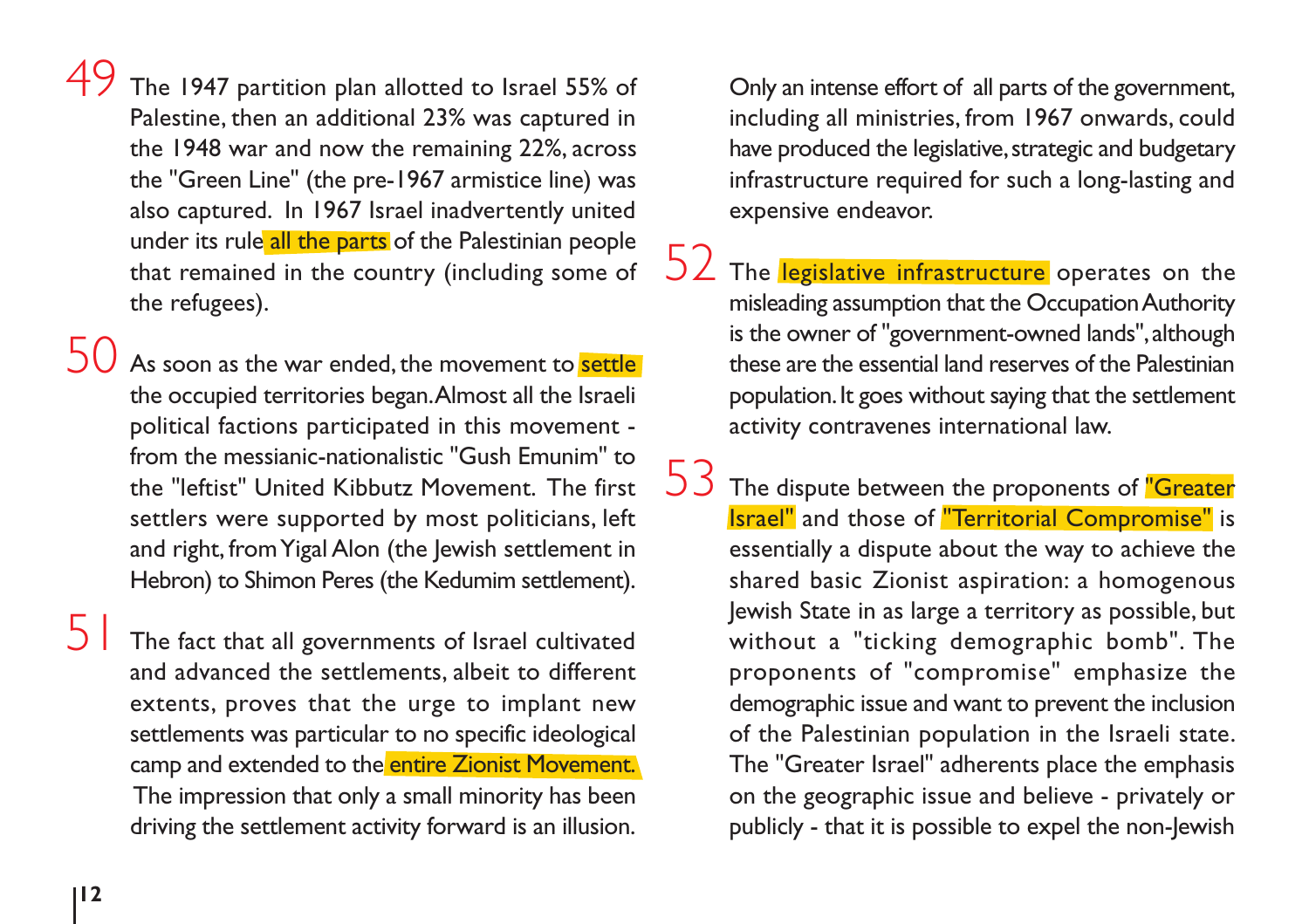population from the country (code name: "Transfer").

 $54$  The <mark>General Staff</mark> of the Israeli army played an important role in the planning and building of the settlements. It created the map of the settlements (identified with Ariel Sharon): blocs of settlements and bypass roads along lateral and longitudinal axes, chopping the West Bank and the Gaza Strip into pieces and imprisoning the Palestinians in isolated enclaves, each of which is surrounded by settlements and the occupation forces.

 $55$  The Palestinians employed several methods of resistance, mainly raids across the Jordanian and Lebanese borders and attacks inside Israel and throughout the world. These acts are considered "terror" by Israelis, while the Palestinians see them as the legitimate resistance of an occupied people. While the Israelis considered the PLO leadership, headed by Yasser Arafat, as a terrorist headquarters, it gradually came to be internationally recognized as the "sole legitimate representative" of the Palestinian people.

 $56$  At the end of 1987, when the Palestinians realized

that these actions were not putting an end to the settlement momentum, which was gradually pulling the land out from under their feet, they launched the Intifada - a spontaneous grassroots uprising of all sectors of the population. In this ("first") Intifida, 1500 Palestinians were killed, among them hundreds of children; several times the number of Israeli losses, but it put the "Palestinian problem" back on the Israeli and international agenda.

#### **The Peace Process**

The October 1973 war, which commenced with the surprise initial successes of the Egyptian and Syrian forces and ended with their 57

The urge to implant new settlements was particular to no specific ideological camp and extended to the entire **Zionist** movement. It was an intense effort of all parts of the government.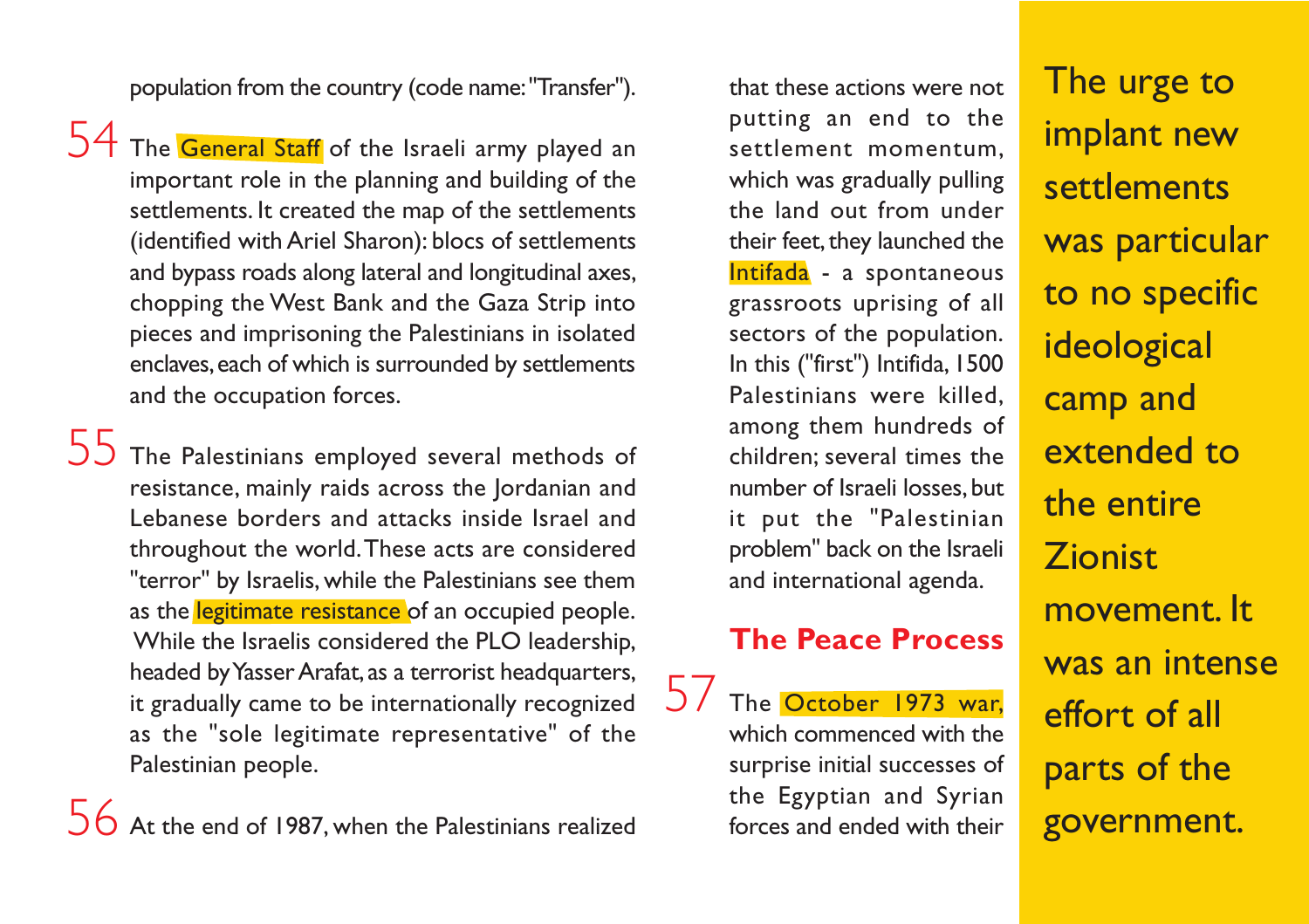defeat, convinced Yasser Arafat and his close associates that the realization of Palestinian national aspirations by military means was impossible. He decided to create a political option that would lead to an agreement with Israel and enable the Palestinians, through negotiations, to establish an independent state in at least a part of the country.

 $58$  To prepare the ground for this, Arafat initiated contact with Israeli personalities who could influence public opinion and government policy. His emissaries (Said Hamami and Issam Sartawi) met with Israeli



**Historic handshake: Mutual recognition**

peace pioneers, who at the end of 1975 established the "Israeli Council for Israeli-Palestinian Peace".

These contacts, which gradually became more extensive, as well as the growing Israeli fatigue with the Intifada, the official Jordanian disengagement from the West Bank, the changing international situation (the collapse of the Communist Bloc, the Gulf War) led to the Madrid Conference and, later, to the Oslo Agreement. 59

# **The Oslo Agreement**

- The **Oslo Agreement** had positive and negative features. 60
- On the positive side, the agreement brought Israel to its first official recognition of the Palestinian people and its national leadership, and brought the Palestinian national movement to its recognition of the existence of Israel. In this respect, the agreement - and the exchange of letters that preceded it - were of paramount historical significance. 61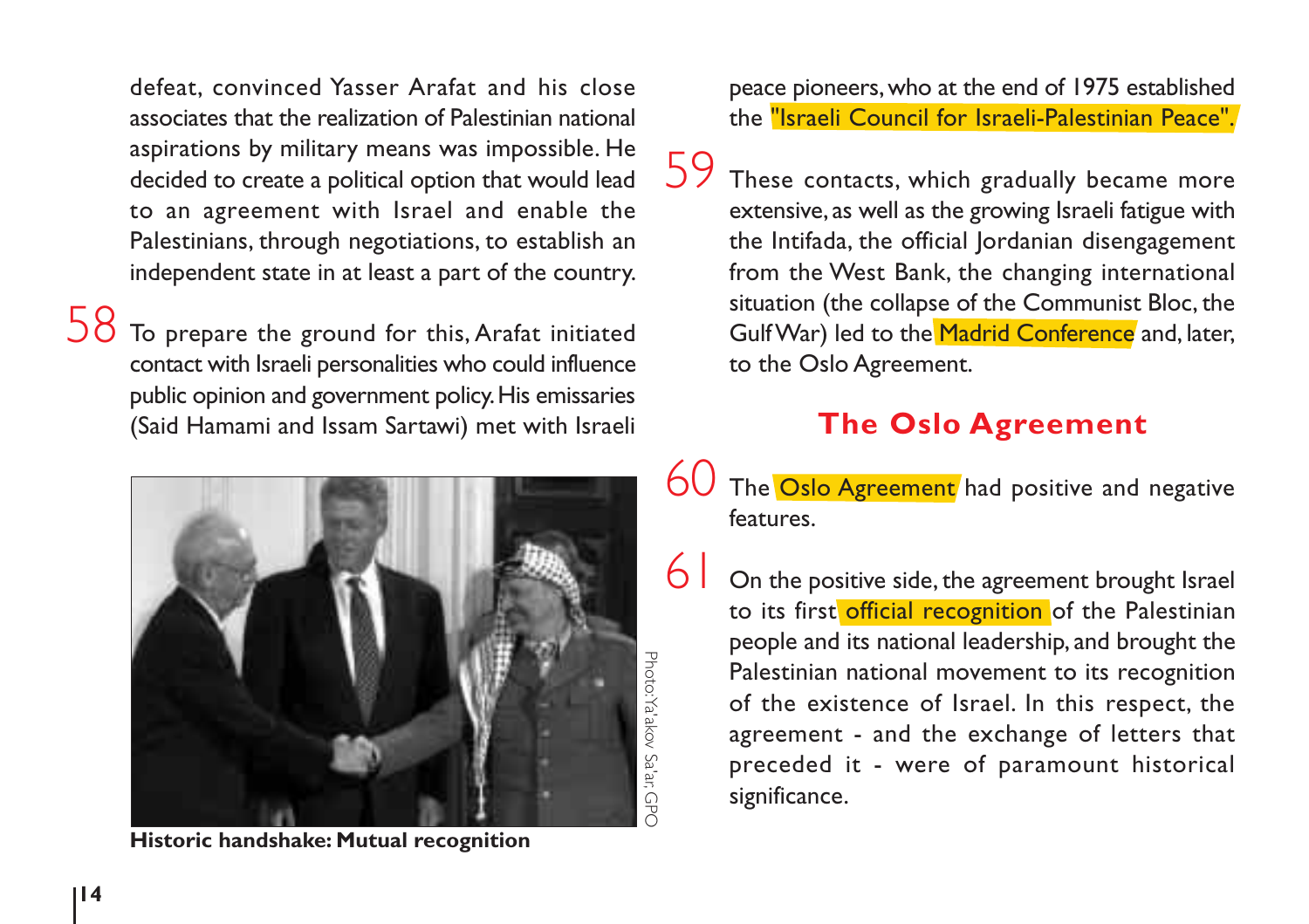$62\,$  In effect, the agreement gave the Palestinian national movement a territorial base on Palestinian soil, the structure of a "state in the making" and armed forces - facts that would play an important role in the ongoing Palestinian struggle. For the Israelis, the agreement opened the gates to the Arab world and put an end to Palestinian attacks - as long as the agreement was effective.

 $63$  The most substantive flaw in the agreement was that the *final aim* was not spelled out, allowing the two sides to continue to aim for entirely different objectives. The Palestinians saw the interim agreement as a highway to the end of the occupation and to the establishment of a Palestinian State in all the occupied territories (which altogether constitute 22% of the area of the former Palestine between the Mediterranean Sea and the Jordan). On the other hand, successive Israeli governments regarded it as a way to maintain the occupation in large sections of the West Bank and the Gaza Strip, with the Palestinian "self-government" filling the role of an auxiliary security agency protecting Israel and the settlements.

Since the final aim was not defined, the Oslo agreement did not mark the beginning of the process to end the conflict but, rather, a new phase of the conflict. 64

- Because the expectations of both sides were so divergent and each remained entirely bound to its own national "narrative", every section of the agreement was interpreted differently. Ultimately, many parts of the agreement were left unimplemented, mainly by Israel (for example: the third withdrawal, the four safe passages between the West Bank and the Gaza Strip.) 65
- Throughout the period of the "Oslo Process", Israel continued its vigorous expansion of the settlements, primarily by creating new settlements under various guises, expanding existing ones, building an elaborate network of "bypass" roads, expropriating land, demolishing houses, uprooting plantations etc. The Palestinians, for their part, used the time to build up their strength, both within the framework of the agreement and outside it. In fact, the historical confrontation continued unabated under the guise of negotiations and the "Peace Process", which 66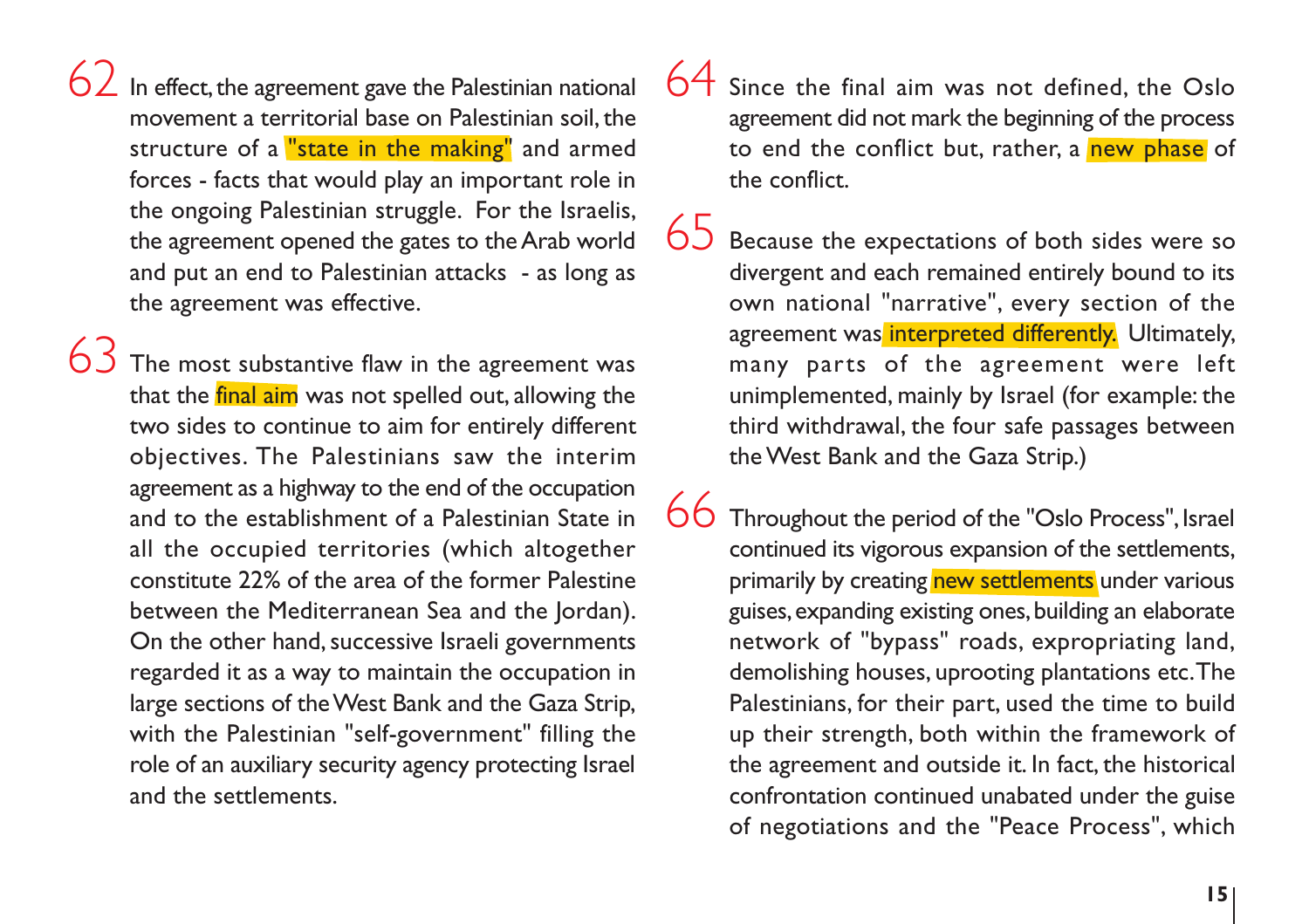became a substitute for actual peace.

 $67$  In contradiction with his image, which was cultivated extensively after his assassination, Yitzhak Rabin continued furthering expansion "on the ground", while simultaneously engaging in the political process for the achievement of peace according to Israeli perceptions. As a disciple of the Zionist "narrative" and its mythology, he suffered from cognitive dissonance when his sincere desire for peace clashed with his conceptual world. This became apparent when he refrained from removing the Jewish settlement in Hebron after the Goldstein massacre of praying Muslims. It appears that he began to internalize some parts of the Palestinian narrative only towards the end of his life.

 $68$  The case of **Shimon Peres** is much more damning. He created for himself the international image of a peacemaker and even adjusted his language to reflect this image ("the New Middle East") while remaining essentially a traditional Zionist hawk. This became clear in his short and bloody period as Prime Minister after the assassination of Rabin in 1995 and, again, in his joining the Sharon

government in 2001 and accepting the role of spokesman and apologist for Sharon.

The clearest expression of the Israeli dilemma was provided by Ehud Barak, who came to power thoroughly convinced of his ability to cut the Gordian knot of the historical conflict in one dramatic stroke, in the fashion of Alexander the Great. Barak approached the issue in total ignorance of the Palestinian narrative, showing utter contempt for its significance. He drew up his proposals in complete disregard of the Palestinian side and presented them as an ultimatum. He was shocked and enraged when the Palestinians rejected them. 69

In his own eyes and in the eyes of the entire Israeli public, Barak "turned every stone" and made the Palestinians "more generous offers than any previous Prime Minister". In exchange, he demanded that the Palestinians sign a declaration that these offers constitute the "end to the conflict". The Palestinians considered this absurd, since Barak was asking them to give up their basic national aspirations, such as the Right of Return and sovereignty over East Jerusalem, including the Temple Mount. Moreover, 70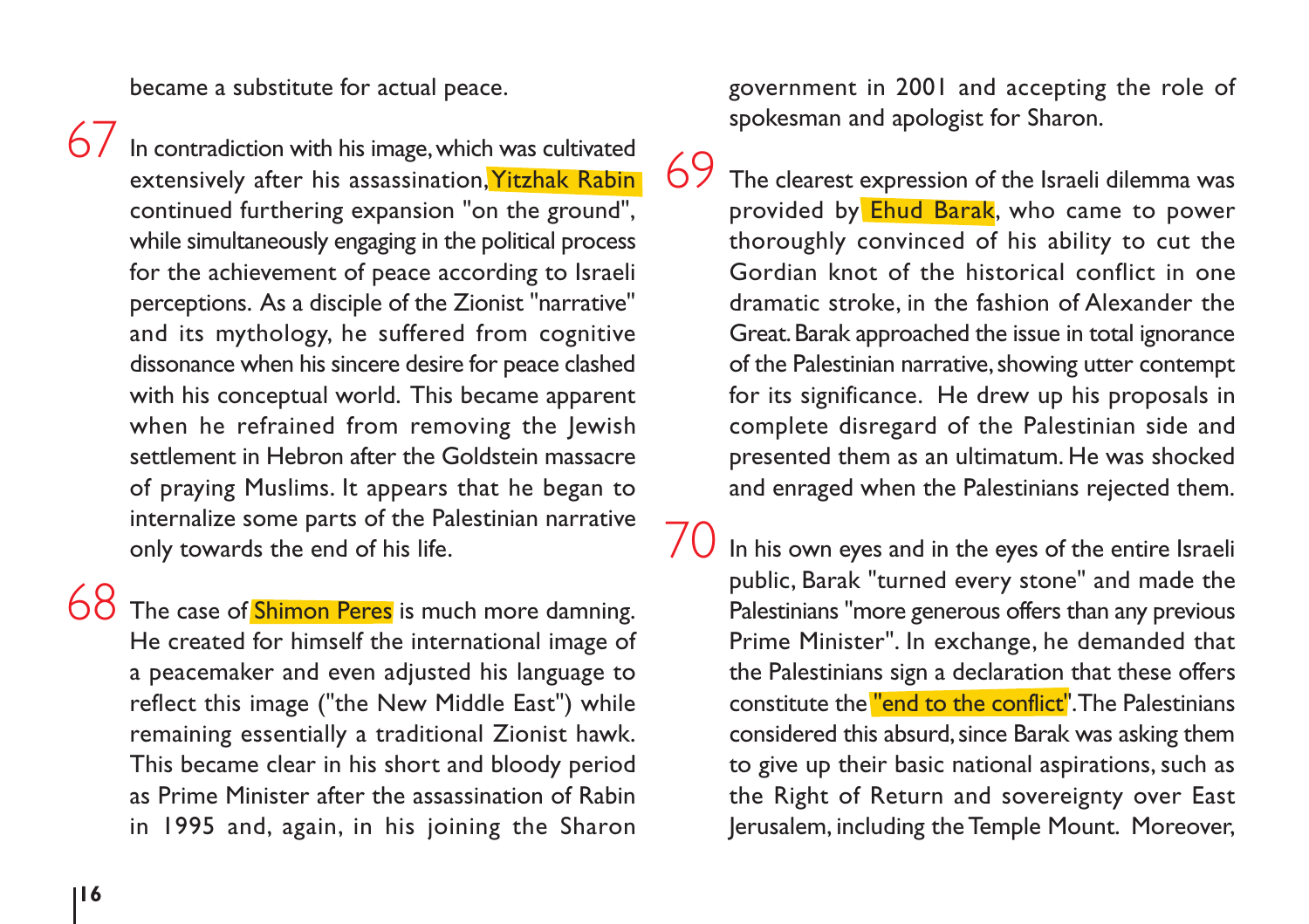the annexation of territories that were presented by Barak as negligible percentages (such as the "Settlement Blocs") amounted, according to Palestinian calculations, to an actual annexation of 20% of the West Bank to Israel.

7 | In the Palestinian view, they had already made their decisive concession by agreeing to establish their State beyond the Green Line, in a mere 22% of their historical homeland. Therefore, they would only accept minor border changes in the context of territorial swaps. The traditional Israeli position is that the territories acquired by it in the course of the 1948 war were beyond dispute, and the required compromise concerns only the remaining 22%.

 $72$  Thus, as with most terms and concepts, the word **"concession"** has different meanings for the two sides. The Palestinians believe that they already "conceded" 78% of their land when they agreed in Oslo to accept a mere 22% of it. The Israelis believe that they are "conceding" when they agree to "give" the Palestinians parts of that 22%.

 $\sqrt{3}$  Things came to a head at the <mark>Camp David</mark> Summit



**Camp David, 2000: Ignorance and arrogance**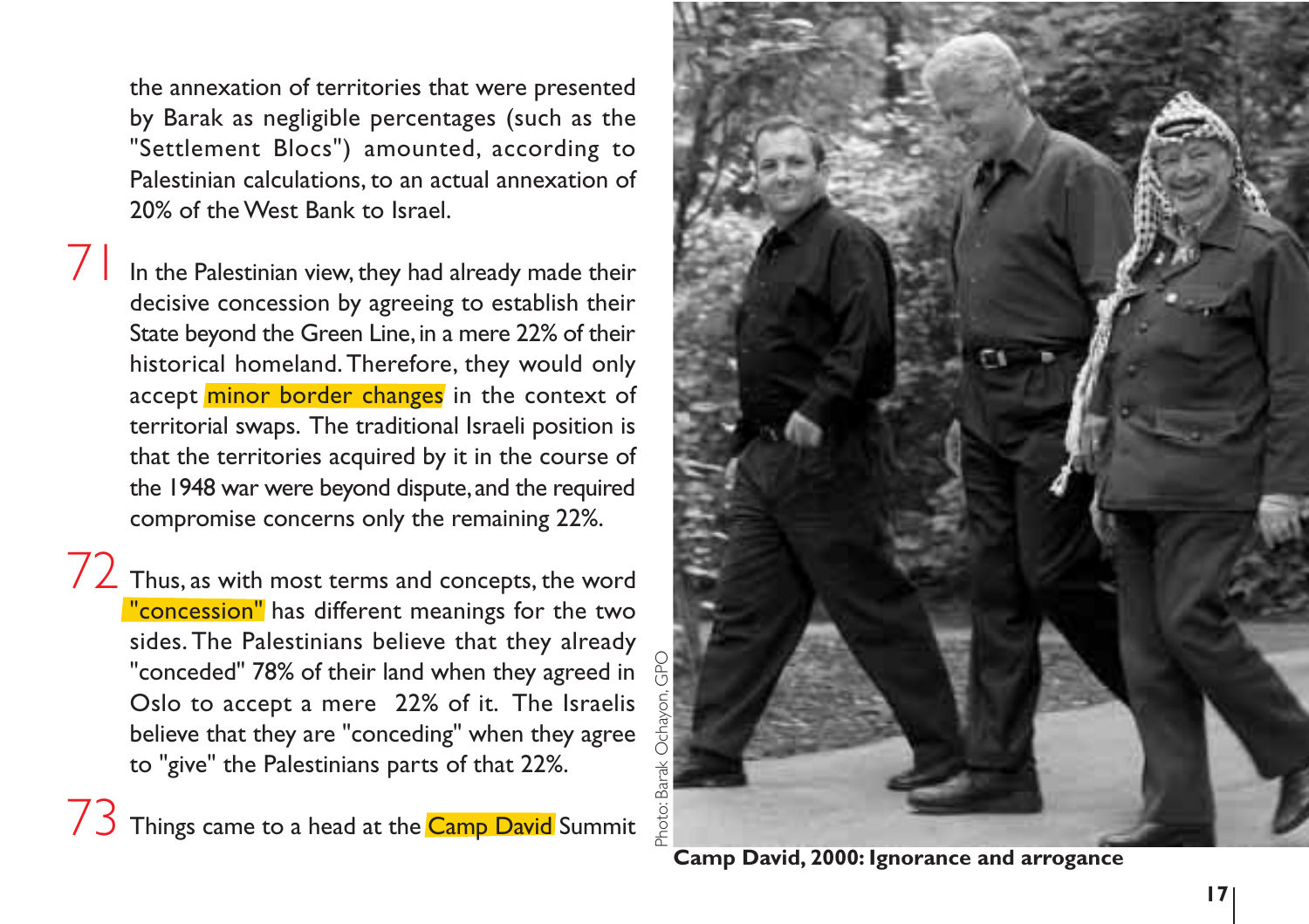As a result of Camp David, the dividing line between the Zionist "right" and "left" almost disappeared. The slogan "We have no partner" was adopted by all.

in the summer of 2000, which was imposed on Arafat against his will and without any time for preparations. Barak's demands, presented at the summit as Clinton's, were that the Palestinians agree to end the conflict by relinquishing the Right of Return and any return of refugees to Israel; accept complicated arrangements for East Jerusalem and the Temple Mount without obtaining sovereignty over them; agree to the annexation by Israel of large settlement blocs on the West Bank and the Gaza Strip; accept an Israeli military presence in other large areas (such as the Jordan valley); agree to Israeli control over the borders between the Palestinian State and the rest of the world. There was no possibility that any Palestinian leader could sign such an

agreement and convince his people to accept it, and thus the summit ended without results. Soon after, the careers of Clinton and Barak also came to an end, while Arafat was received by the Palestinians as a hero who had withstood the pressure of Clinton and Barak and not surrendered.

#### **The El Aqsa Intifada**

The breakdown of the summit, the elimination of any hope for an agreement between the two sides and the unconditional pro-Israeli stance of the United States inevitably led to another round of violent confrontations, which became known as "the al-Aqsa Intifada". For the Palestinians, it is a justified national uprising against a protracted occupation with no end in sight, that has allowed the continued pulling out of their land from under their feet. For the Israelis, it is an outburst of murderous terrorism. The perpetrators of these attacks appear to the Palestinians as national heroes and to the Israelis as vicious criminals who must be liquidated. 74

The official media in Israel frequently dropped the term "settlers" and, by command from above, 75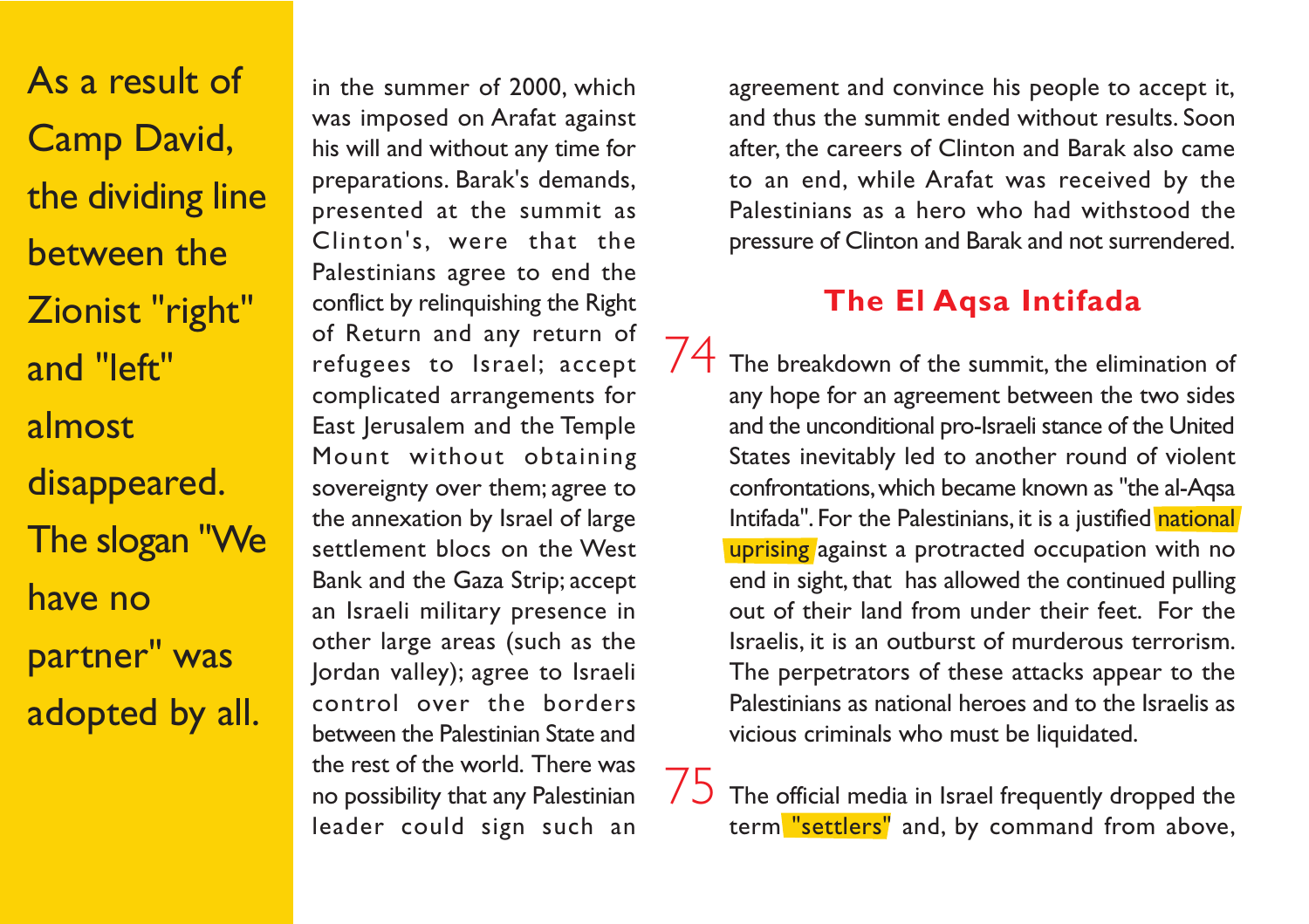started to refer to them as "residents", so that any attack on them looked like a crime against civilians. The Palestinians see the settlers as the spearhead of a dangerous enemy, who is dispossessing them of their land and who must be resisted and attacked

 $\overline{76}$  In the course of the al-Aqsa Intifada, a large part of the Israeli **"Peace Camp"** collapsed, demonstrating the shallow-rootedness of many of its convictions. Since it never undertook a real revision of the Zionist narrative and never internalized the fact that there exists a Palestinian narrative, too, the Palestinian behavior appeared quite inexplicable, especially after Barak had "turned every stone and made more generous offers than any previous Prime Minister." The only remaining explanation was that the Palestinians had deceived the Israeli Peace Camp, that they had never really intended to make peace and that their true purpose is to throw the Jews into the sea, as the Zionist right has always claimed. The conclusion: "We have no partner".

As a result, the dividing line between the Zionist 77 "right" and "left" almost disappeared. The leaders of the Labor Party joined the Sharon Government and became his most effective apologists (e.g. Shimon Peres) and even the formal leftist opposition became ineffective. This proved again that the original Zionist narrative is the decisive factor unifying all parts of the political system in Israel, making the differences between them lose their significance in times of crisis

The al-Aqsa Intifada (also called the "second Intifada") raised the intensity of the conflict to a new level. In its first three years, about 2600 Palestinians and 800 Israelis were killed. The Israeli military operations turned the lives of the Palestinian into hell, cut towns and villages off from each other, destroyed their economy and brought many to the verge of hunger. The extra-judicial execution of Palestinian militants ("targeted liquidations"), often killing civilian bystanders, became routine. Incursions into Palestinian towns and villages, in order to kill or arrest suspects, also became daily occurrences. Yasser Arafat, the leader of the Palestinian liberation struggle, effectively imprisoned in his Ramallah compound (the "Mukata'ah") under constant threat to his life, has become the supreme symbol of the resistance to the occupation. 78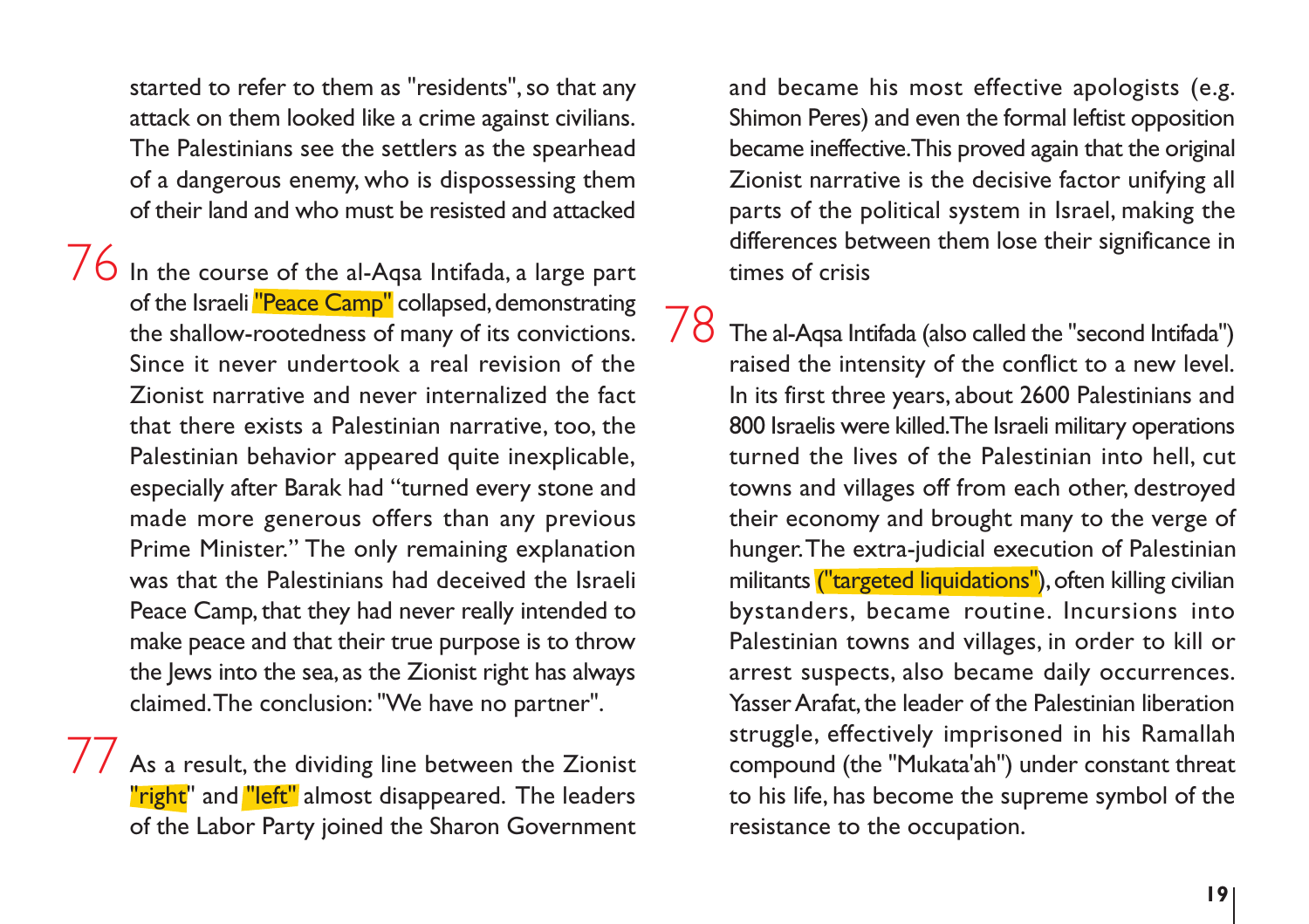79 Contrary to the expectations of the Israeli military and political leadership, the extreme military and economic pressure did not break the Palestinian population. Even in the most extreme circumstances, they managed to maintain some semblance of normal life and found means to fight back. The most effective and appalling weapon was the suicide bombing, which brought the bloody confrontation into the center of Israeli cities. The Intifada also caused other damage to Israel, paralyzing tourism and stopping foreign investment, deepening the depression, causing the national economy to contract and social services to collapse, thereby widening the social gap and increasing domestic tensions in Israel

81

80 As a response to the attacks, and especially the suicide bombings, which had a severe impact on public morale, the leaders of the "Zionist Left" demanded a physical barrier between Israel and the Palestinian territories. At first, the "Zionist Right" opposed this "Separation Fence", fearing that it would create a political border in close proximity to the Green Line. But Ariel Sharon soon realized that he could exploit the idea of the fence for his own purposes. He started to build the barrier along

a path that was in accord with his aims, cutting deep into the Palestinian territories, joining the large settlement blocs to Israel and confining the Palestinians in isolated enclaves, under effective Israeli control.

By the end of the third year of the al-Aqsa Intifada, definite signs of war fatigue, as well as opposition to the growing brutality of the occupation, could be detected among the Israeli public. Such indications were the **refusal movement** among youngsters called up for army service, the revolt of 27 Air-Force pilots, the refusal of the elite General Staff commando unit to take part in "illegal and immoral" operations, the joint statement made by four former Security Service chiefs against the continuation of the occupation, the publication of the peace principles of Sari Nusseibeh and Ami Ayalon, the Geneva Initiative of Yossi Beilin and Yasser Abed Rabbo, the ongoing struggle againts the Separation Wall, the change of positions and style of politicians and commentators.

Following the American invasion of Iraq at the beginning of 2003, the United States became more 82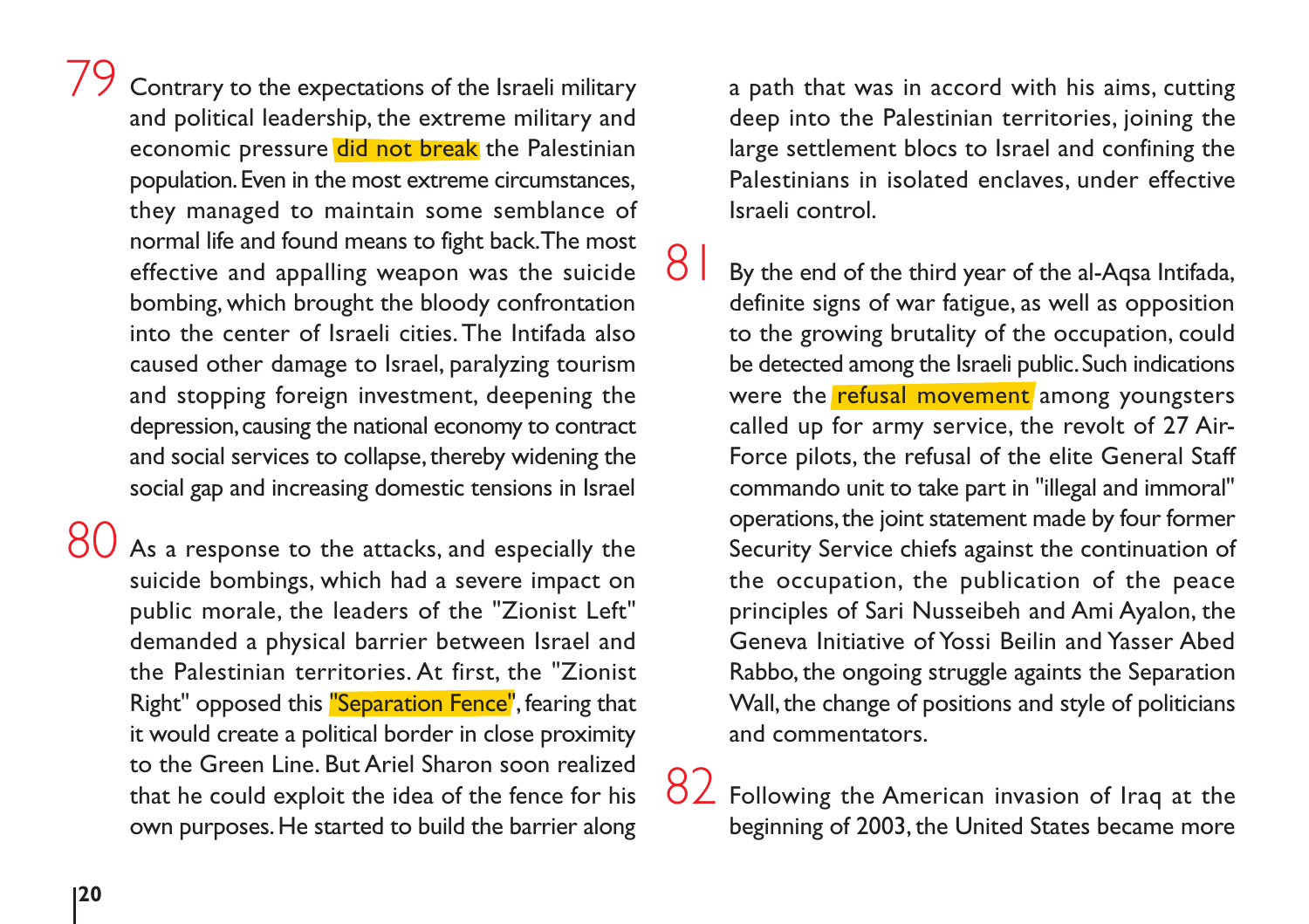sensitive to the negative consequences of the Israeli-Palestinian conflict. Owing to the domestic pressures exerted in the US by the powerful Jewish and Fundamentalist Christian lobbies, which have a lot of influence in George W. Bush's White House, the ability of the American administration to work for a solution is very limited. In spite of this, a "Quartet" consisting of the USA, the European Union, Russia and the UN succeeded in presenting a so-called "Road Map to Peace".

 $83$  The Road Map of 2003 is afflicted with the same basic fault as the Oslo Declaration of Principles of 1993. Although, unlike Oslo, it does define an aim ("Two States for Two Peoples"), it does not spell out where the borders of the future Palestinian State are going to be, thus emptying the "map" of its principal content. Ariel Sharon was able to accept the Road Map (with 14 reservations that emptied it of its main content) since he was quite ready to confer the designation of "Palestinian State" on the Palestinian enclaves that he wants to set up in 10% of the country.

 $84$  The Oslo experience, and, of course, the new

experiment of the Road Map, confirm conclusively that a document that sets out *interim stages* is valueless, unless it clearly spells out from the outset the details of the final peace agreement. In the absence of such a definition, there is no possibility at all that the interim stages will be realized. When each side is striving for a different final aim, the confrontation is bound to flare up again at every interim stage.

 $85$  Well knowing that there is no chance at all for the actual realization of the Road Map. Sharon announced at the end of 2003 his plan for "Unilateral Steps". This is a code-name for the annexation of about half of the West Bank to Israel and the confining of the Palestinians in isolated enclaves, connected only by roads, tunnels and bridges that can be cut off at any time. The plan is constructed in such a way that none of the Palestinian population will be added to Israel, and no land reserves remain for the Palestinian enclaves. Since the plan does not require any negotiation with the Palestinians, but claims to bring "peace and security" to the Israeli citizens, it is able to exploit the growing Israeli longing for a solution without disturbing any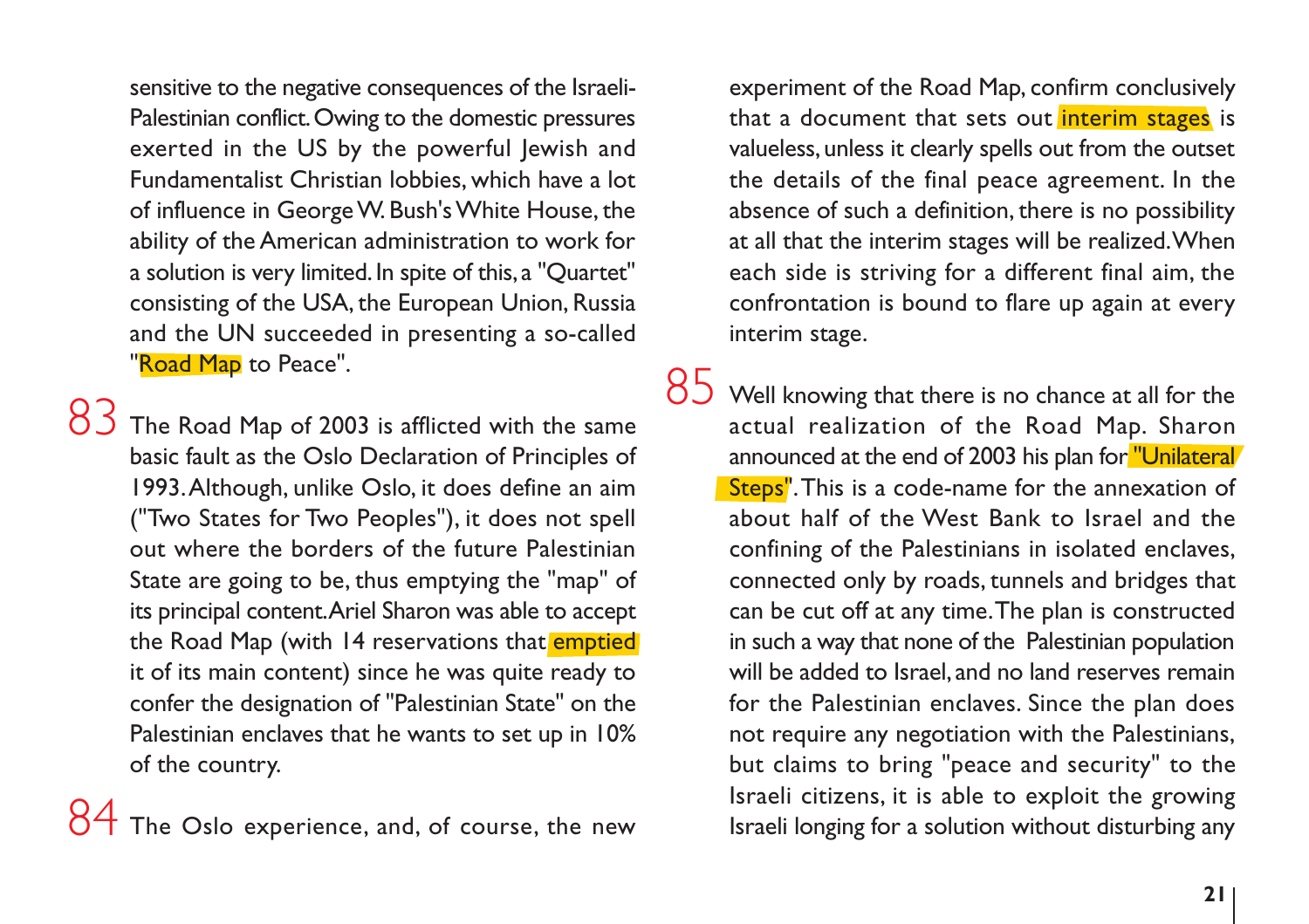Israeli's prejudices and hatred against the Palestinians.

 $86\,$  The general attack of the Sharon government and the Army leadership on the population in the occupied territories (extension of the settlements, establishment of new settlements called "outposts", building the "separation fence" and settler-only "bypass roads", incursions of the army into Palestinian towns and "targeted liquidations", demolition of homes and uprooting of plantations), on the one hand, and the lethal Palestinian attacks inside Israel on the other hand, put the Palestinian citizens of **Israel** in an intolerable position.

87 The natural inclination of the Arab citizens of Israel to help their brethren on the other side of the Green Line conflicts with their desire to be accepted as equal citizens of Israel. At the same time, the fear and hatred of the Jewish population in Israel against all "Arabs" is growing and threatens the foundations of equality and civil rights. These processes came to a head in the events of October 2000, immediately after the outbreak of the al-Aqsa Intifada, when the Israeli police opened lethal fire on Arab citizens.

These processes, together with the re-emergence of the "demographic problem" on the Israeli agenda, cast new doubt on the "Jewish democratic state" doctrine. The internal contradiction between these two attributes, which has not been resolved since the founding of the State of Israel, neither in theory nor in practice, is more conspicuous than ever. The exact meaning of the term "Jewish State" has never been spelled out, nor the status of the Arab-Palestinian minority in a state officially defined as "Jewish". The demand to turn Israel into a "State of all its citizens" and/or to give defined national rights to the Arab-Palestinian minority is being heard more and more, and not only from Arab citizens. 88

As a result of all these processes, the conflict is becoming less and less an Israeli-Palestinian confrontation, and more and more a lewish-Arab one. The support extended by the vast majority of the Jewish Diaspora to Israel, irrespective of its actions, and the adherence of the Arab and Muslim masses to the Palestinian cause, irrespective of the attitude of their leaders, have consolidated this phenomenon. The assassination of Hamas leaders Sheik Ahmed Yassin in March 2003 and of Abd-al-89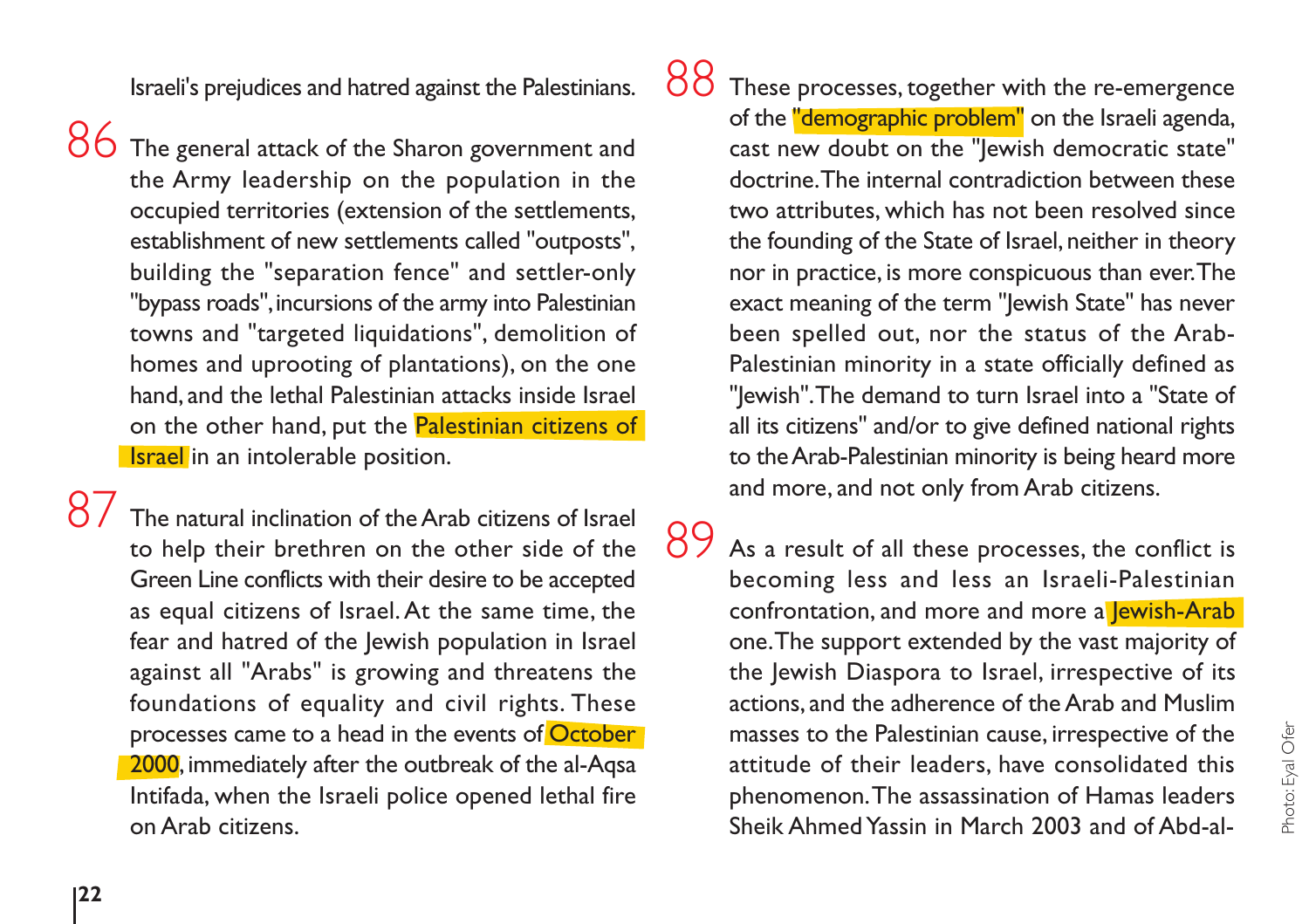**The "Separation Wall": Sharon realized that he could exploit it for the annexation of settlement blocs The "Separation Wall": Sharon realized that he could exploit it for the annexation of settlement blocs**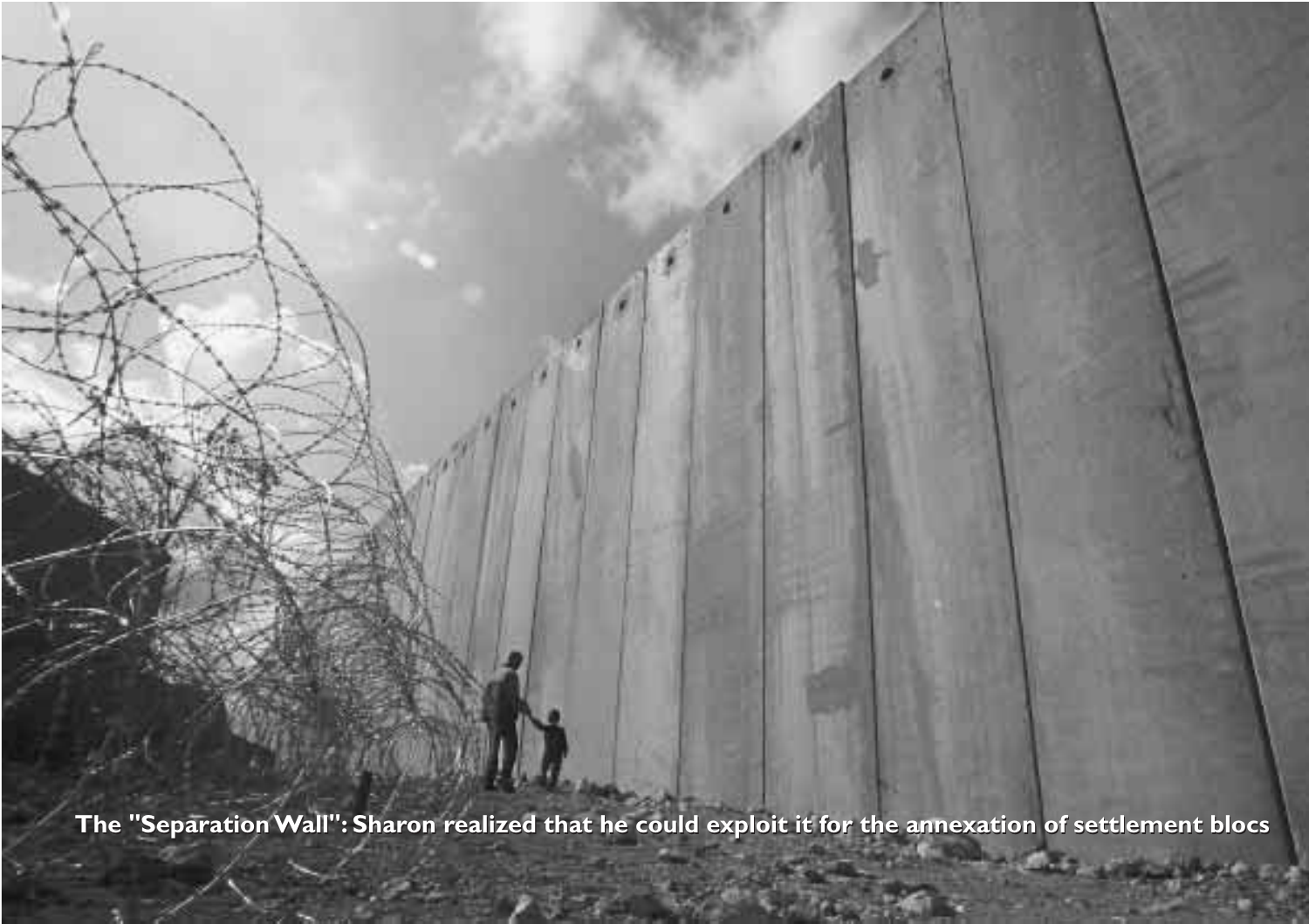Aziz al-Rantissi three weeks later fanned the flames even more.

#### **A New Peace Camp**

90 The new Peace Movement must be based on the understanding that the conflict is a clash between the Zionist-Israeli movement, whose "genetic code" directs it to take over the entire country and to drive out the non-Jewish population, and the Palestinian national movement, whose "genetic code" directs it to halt this drive and set up a Palestinian State in the entire country. This can be seen as the clash between "an irresistible force" and an "immovable object".

91

The task of the Israeli peace movement is to stop the historical clash, overcome the Zionist-Israeli "genetic code" and to cooperate with the Palestinian peace forces, in order to enable a peace through historic **compromise** that will lead to reconciliation between the two peoples. The Palestinian peace forces have a similar task.

92 For this, diplomatic formulations of a future peace

agreement are insufficient. The Israeli peace movement must be inspired by a new spirit that will touch the hearts of the other people, create faith in the possibility of peace and win the hearts of the Israeli sectors that are held captive by the old myths and prejudices. The peace movement must address the hearts and the minds of the entire Israeli public.

The **small and consistent** Israeli peace movements that held on and continued the struggle, when 93



Photo: Rachel Avnery

oto: Rachel Avner

**Peace demonstration: To understand the other**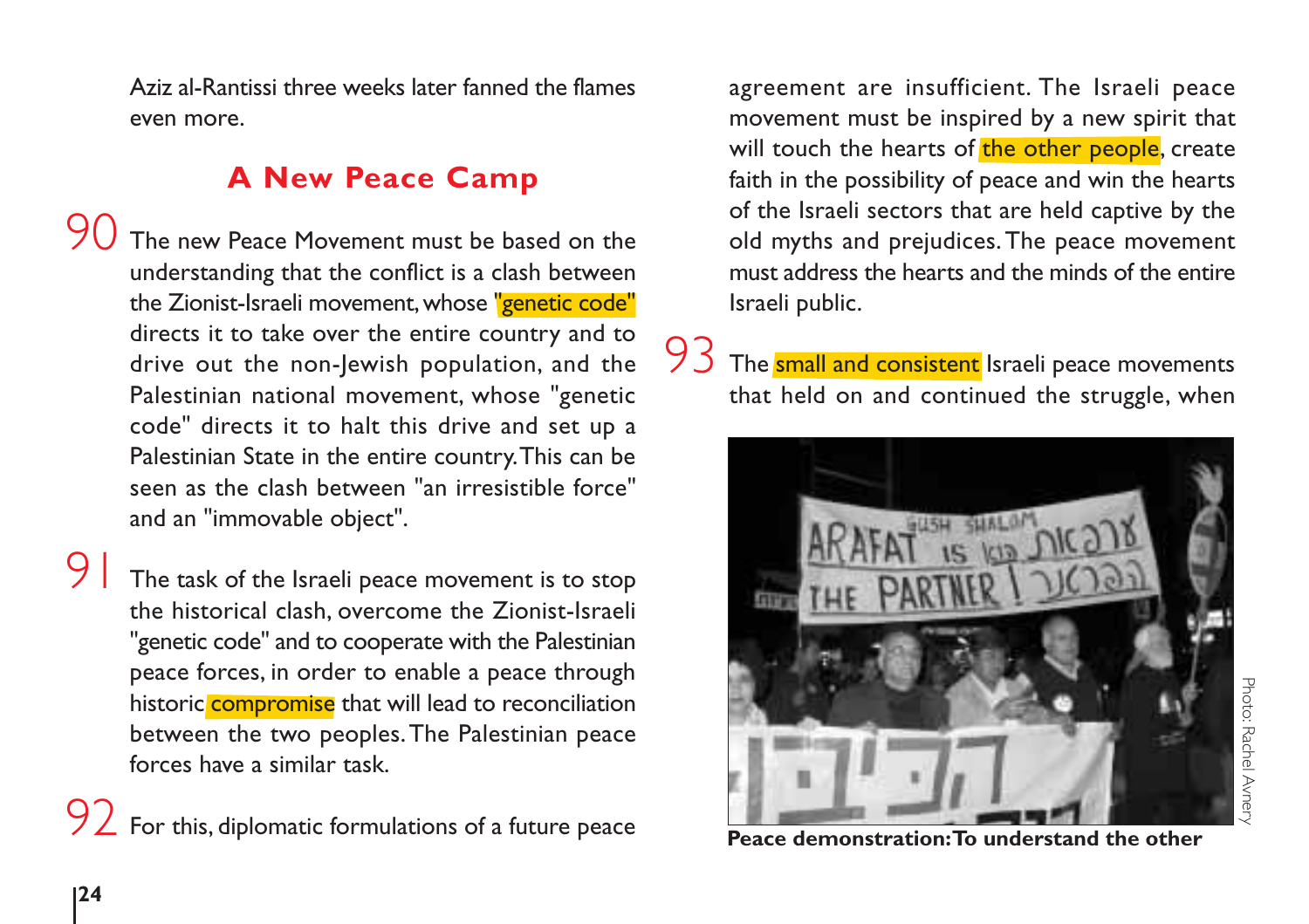most of the peace camp collapsed in the wake of the Camp David debacle and the outbreak of the al-Aqsa Intifada, must play a decisive role in this process.

94 These movements can be likened to a<mark> small wheel</mark> with an autonomous drive which turns a bigger wheel, which in turn activates an even bigger wheel, and so on, until the whole machinery springs into action. All the past achievements of the Israeli peace forces were attained that way, such as Israeli recognition of the existence of the Palestinian people, the wide public acceptance of the idea of a Palestinian State, the readiness to start negotiations with the PLO, to compromise on Jerusalem, and so on.

 $95$  The new peace camp must lead public opinion towards a brave reassessment of the national "narrative" and rid it of falsities. It must sincerely strive to unite the historical versions of both peoples into a single "narrative", free from historical deceptions and acceptable to both sides.

 $96$  While doing this, it must also help the Israeli public

to recognize that besides all the great and positive aspects of the Zionist enterprise, a terrible injustice has been inflicted on the Palestinian people. This injustice, most extreme during the "Naqba", obliges us to assume responsibility and correct as much of it as possible.

A peace agreement is valueless unless both sides are able to accept it in spirit and in practice, in as much as it satisfies the basic national aspirations and does not offend national dignity and honor. 97

In the existing situation, there is no solution but the one based on the principle of "Two States for Two 98

The radical Israeli peace movements can be likened to a small wheel with an autonomous drive which turns a bigger wheel, which in turn activates an even bigger wheel, and so on.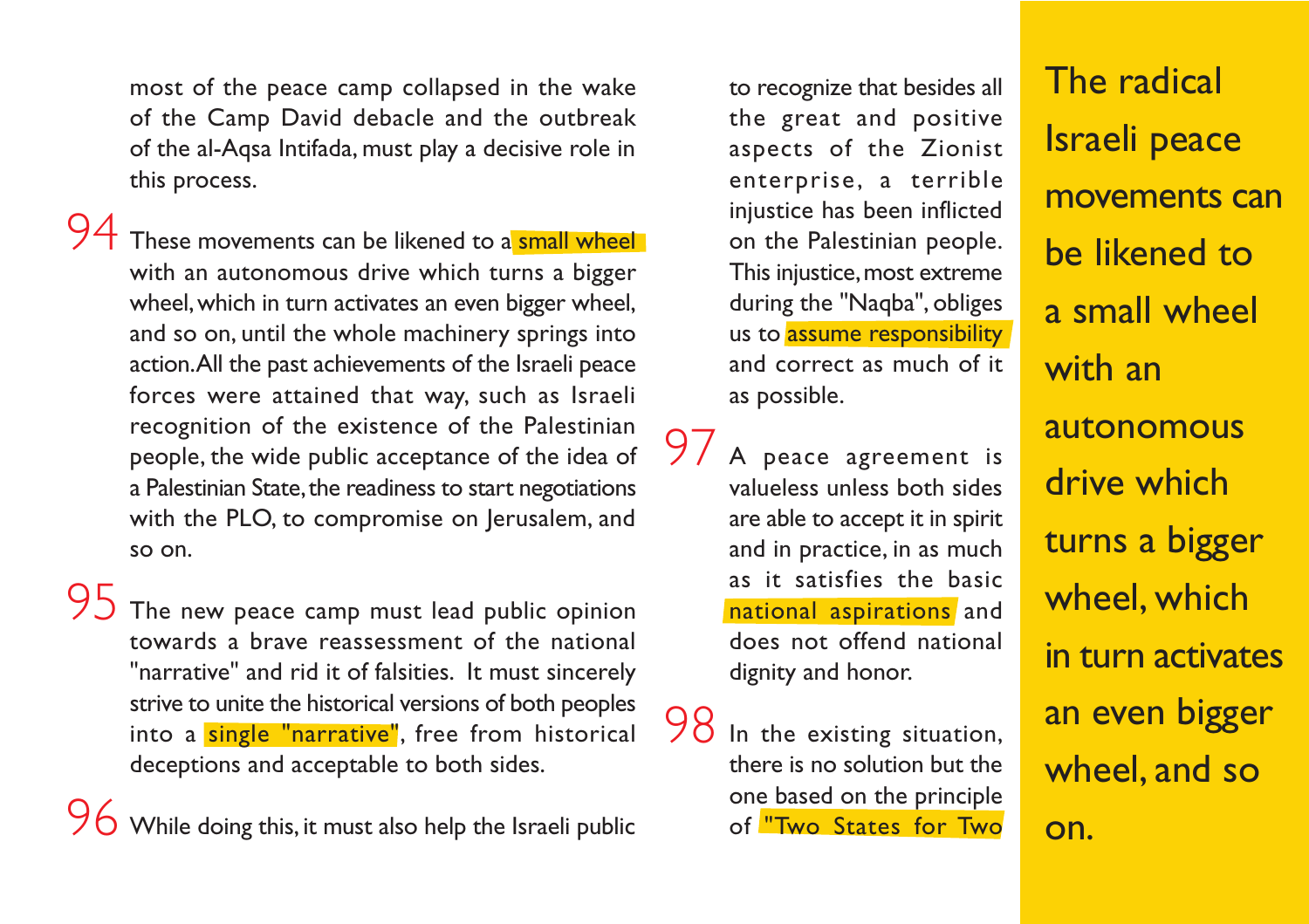Peoples", meaning the peaceful coexistence in two independent states, Israel and Palestine.

99 The idea voiced sometimes that it is possible and desirable to replace the two-state with a one-state solution in all the territory between the Mediterranean Sea and the Jordan, either as a binational or non-national state, is unrealistic. The vast majority of Israelis will not agree to the dismantling of the State of Israel, much as the vast majority of Palestinians will not give up the establishment of a national state of their own. This illusion is also dangerous, since it undermines the struggle for the Two-state Solution, which can be realized in the foreseeable future, in favor of an idea that has no chance of realization in the coming decades. This illusion can also be misused as a pretext for the existence and extension of the settlements. If a joint state were set up, it would become a battlefield, with one side fighting to preserve its majority by the expulsion of the other side.

100 The new peace camp must formulate a peace plan based on the following principles:



**The Dome for Palestine, the Western Wall for Israel**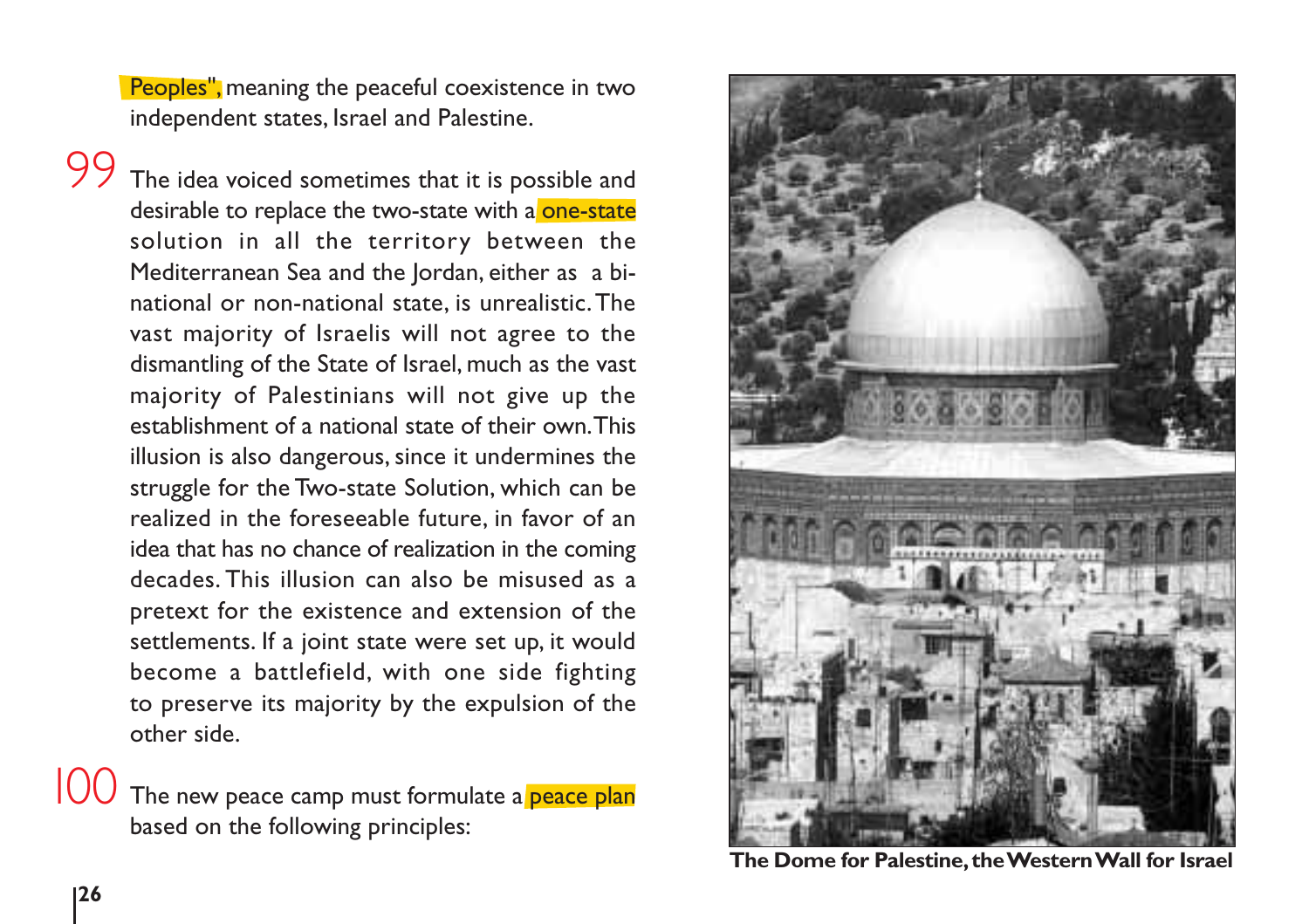a. The occupation will come to an end. An independent and viable Palestinian State will be established alongside Israel.

**b.** The Green Line will be the border between the State of Israel and the State of Palestine. Limited exchanges of territory will be possible only by mutual agreement, arrived at in free negotiations, and on the basis of 1:1.

**c.** All Israeli settlers will be evacuated from the territory of the State of Palestine, and the settlements turned over to returning refugees.

**d.** The **border** between the two states will be **open** to the movement of people and goods, subject to arrangements made by mutual agreement.

**e. Jerusalem** will be the capital of both States. West Jerusalem will be the capital of Israel and East Jerusalem the capital of Palestine. The State of Palestine will have complete sovereignty over East Jerusalem, including the Haram al-Sharif (Temple Mount). The State of Israel will have complete sovereignty over West Jerusalem, including the

Western Wall and the Jewish Quarter. The two states will reach agreement on the unity of the city at the municipal level.

**f.** Israel will recognize, in principle, the Right of Return of the Palestinian refugees as an inalienable human right, and assume moral responsibility for its part in the creation of the problem. A Committee of Truth and Reconciliation will establish the historic facts in an objective way. The solution of the problem will be achieved by agreement based on just, fair and practical considerations and will include return to the territory of the State of Palestine, return of a limited and agreed number to the

The occupation will come to an end. The Green Line will be the border between Israel and Palestine. The settlers will be evacuated. A just, fair and practical solution of the refugee problem.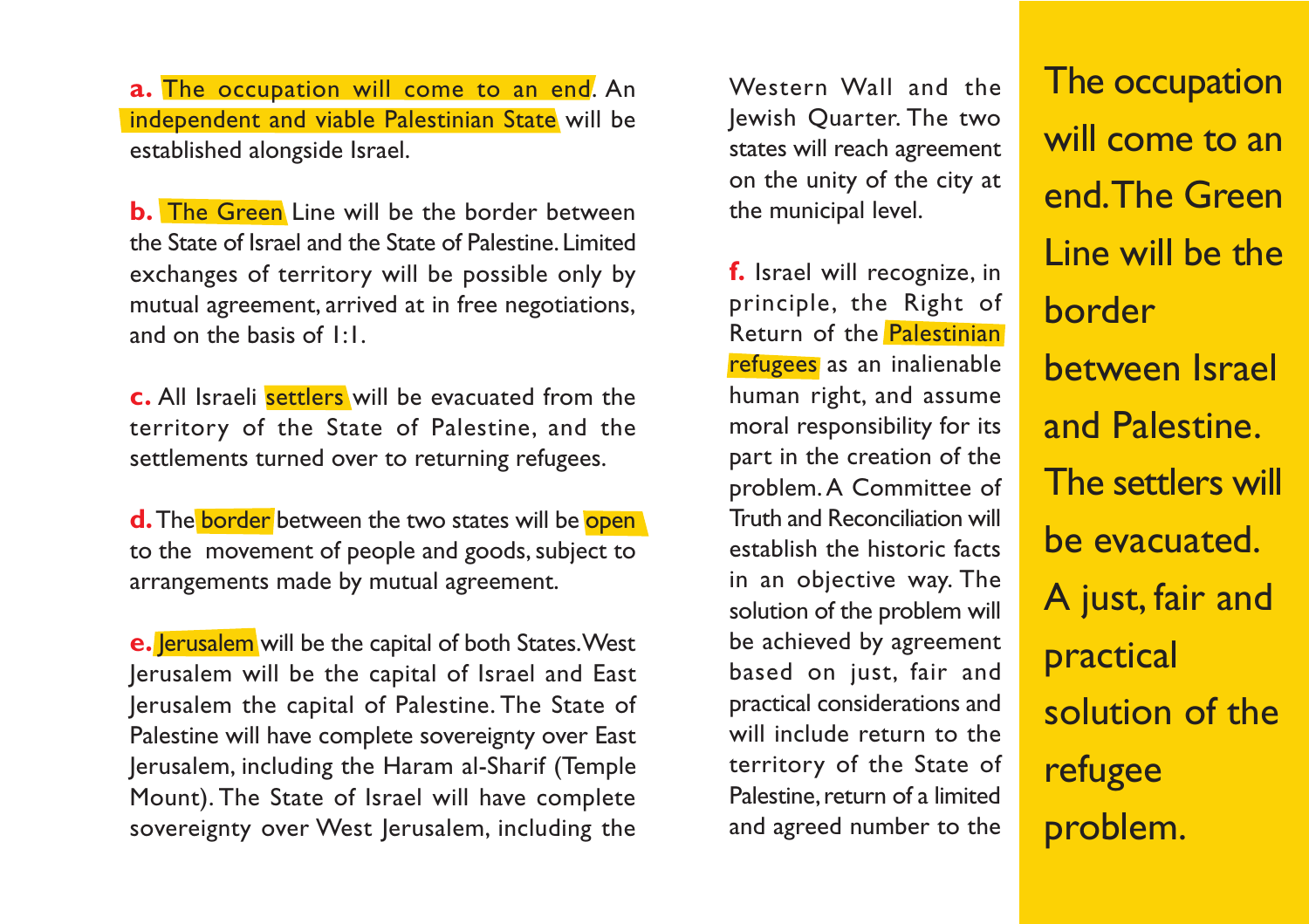The Peace Agreement and its honest implementation will lead to the end of the historic conflict between the two peoples, based on equality, mutual respect and maximum cooperation.

territory of Israel, payment of compensation and settlement in other countries.

**g.** The water resources will be controlled jointly and allocated by agreement, equally and fairly.

**h.** A **security pact** between the two States will ensure the security of both and take into consideration the specific security needs of both Israel and Palestine. The agreement will be endorsed by the international community and reinforced by international guarantees.

**i.** Israel and Palestine will cooperate with other States in the region for the establishment of a regional community, modeled on the European Union.

**j.** The entire region will be made

#### free from weapons of mass destruction.

The signing of the peace agreement and its honest implementation in good faith will lead to the end of the historic conflict and the reconciliation between the two peoples, based on equality, mutual respect and the striving for maximum cooperation. 101

> **Please help us to finance this campaign by sending a check to Gush Shalom, P.O. Box 3322, Tel Aviv 61033, Israel**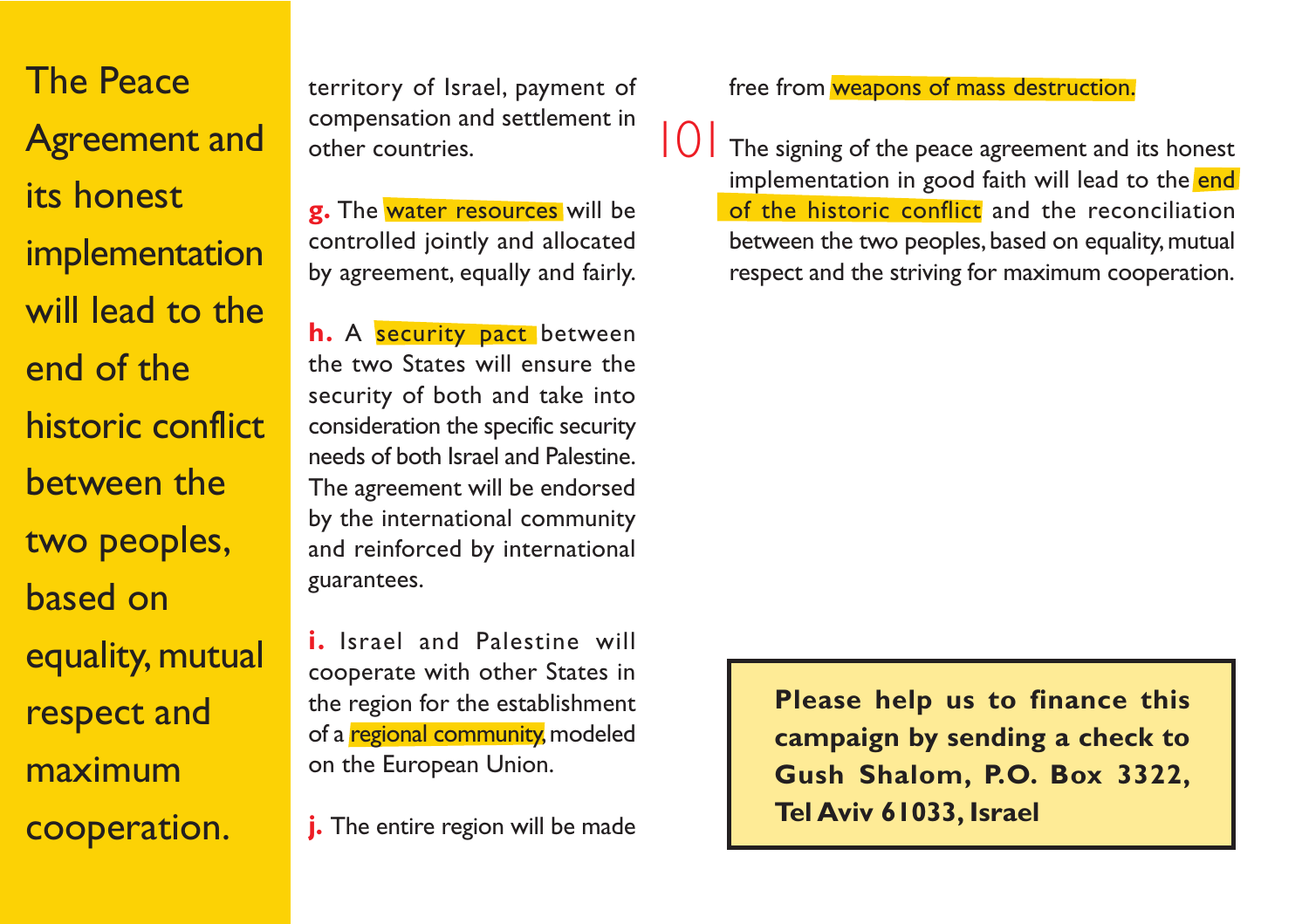core of the Israeli peace movement. It is known for its unwavering stand in times of crisis, such as the  $\,blacktriangleright\,$  the pre-1967 Green Line as al-Aqsa intifada. For years, GUSH SHALOM has played a leading role in determining the moral and political  $\bigstar$  Jerusalem as the capital of agenda of the Israeli peace movement.

The primary aim of GUSH SHALOM is to win over Israeli public opinion for these principles:

\* an end to the occupation.

GUSH SHALOM is the hard  $\bigstar$  acceptance of the natural right of the Palestinian people to an independent and sovereign state.

> the border of peace between the State of Israel  $\bigstar$  evacuation of all the and the State of Palestine.

the two states, East Jerusalem as the capital of Palestine and West Jerusalem as the capital of Israel. A city open for all, not cut into pieces by walls and roadblocks.

 $\blacktriangle$  just and agreed solution to the refugee problem, that will include repatriation to the State of Palestine, return of an agreed number to Israeli territory, payment of compensation and settling in other countries.

settlements in Palestinian territory.

GUSH SHALOM is an independent extraparliamentary organization. Being free of any obligations to parties and lobbies, the movement can advance its principles clearly, completely and resolutely. Not seeking

any fleeting popularity, the Gush can act as a vanguard – advocating ideas years, and sometimes decades, before they are generally accepted.

GUSH SHALOM is based solely on volunteers, and has no salaried employees. Any financing for actions comes from peace groups and individuals, in Israel and abroad.

**Gush Shalom is engaged in a wide range of activities – from political campaigns, through direct actions and demonstrations to petitions, manifestos and numerous publications.**

**Few examples: "Release All Palestinian Prisoners" – (Campaign 1993); "Jerusalem – Capital of Two States" – (Petition signed by 850 leading intellectuals and artists, Israel Prize laureates, peace activists and Palestinian leaders, 1995); "Boycott the Products of the Settlements" - (Ongoing campaign since 1997); "Marking the Green Line on the ground" - (Campaign – 1997); Publication of the first complete draft of an Israeli-Palestinian peace agreement - (2001); Campaign against War Crimes - (2002); Creation of a Human Shield for the protection of Yasser Arafat from Assassination by Sharon (2003); "The Wall must Fall" (Ongoing campaign, 2003 on).**